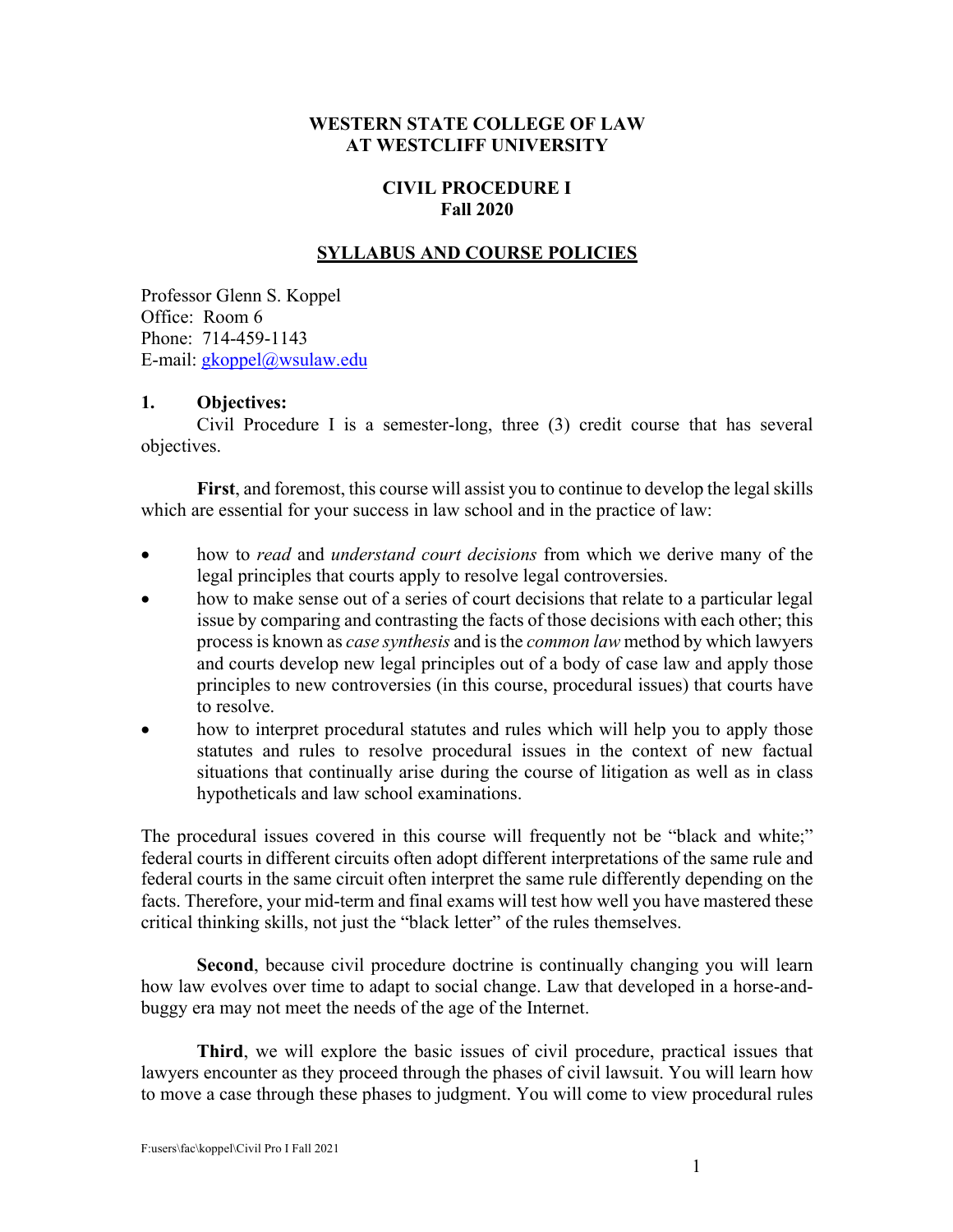as comprising a civil litigation *system* designed to provide civil justice to the parties who bring their controversies to court. You will learn the policies and goals that lie behind the procedural rules and will be challenged to ask yourselves how well these rules achieve those policies and goals, whether these policies and goals are still valid today, whether they provide civil justice to all people, rich and poor and in-between, whether they should be changed.

# **2. Required Texts:**

- *Civil Procedure: Cases, Materials & Questions*, 8th ed. by Freer, Perdue & Effron; Carolina Academic Press, 2020 ("Freer")
- Freer, Perdue & Effron, *2021 Update Memorandum*: You can view this supplement to the casebook by clicking on the hyperlinked book page above or by clicking here.
- *Federal Rules of Civil Procedure*, West Academic Publishing, 2020-2021 Educational Edition (the "Rules")
- *Click & Learn: Civil Procedure* by Angela Upchurch, Susan Gilles, Cynthia M. Ho (Carolina Academic Press). Available at https://clickandlearnguide.com. To purchase, click on "Create Student Account". Once purchased, then please link your account with our Civil Procedure class using the course code listed. **Make sure you have linked your** *C & L online account* **to the** *course code* **for this class: 220-48-4274**

When you initially log in to *Click&Learn* [C&L: CP], you will be provided some initial quick start instructions about how to use C&L:CP. You will be informed about the different types of questions, as well as how the Table of Contents reveals your progress. It also informs you of available resources online.

In particular, at any time, you can obtain help online in the SUPPORT tab from three sources:

- How to use C&L:CP
- Technical Support
- Downloadable Table of Contents

**3. Helpful Supplemental Reading:** You may purchase these books, they may be available in the Library or they may be available on short term loan from me. The Glannon suggested reading texts are particularly helpful. They are relatively easy to read, are sometimes entertaining, and contain questions and answers. The Glannon Guide to Civil Procedure contains multiple choice questions followed by the answers and the Glannon Examples and Explanations contains questions followed by narrative answers. The feedback is immediate and these resources are very good practice for your exams.

• Glannon, Civil Procedure, Examples and Explanations, 7th ed. Walters Kluwer, 2013 ("Glannon Examples")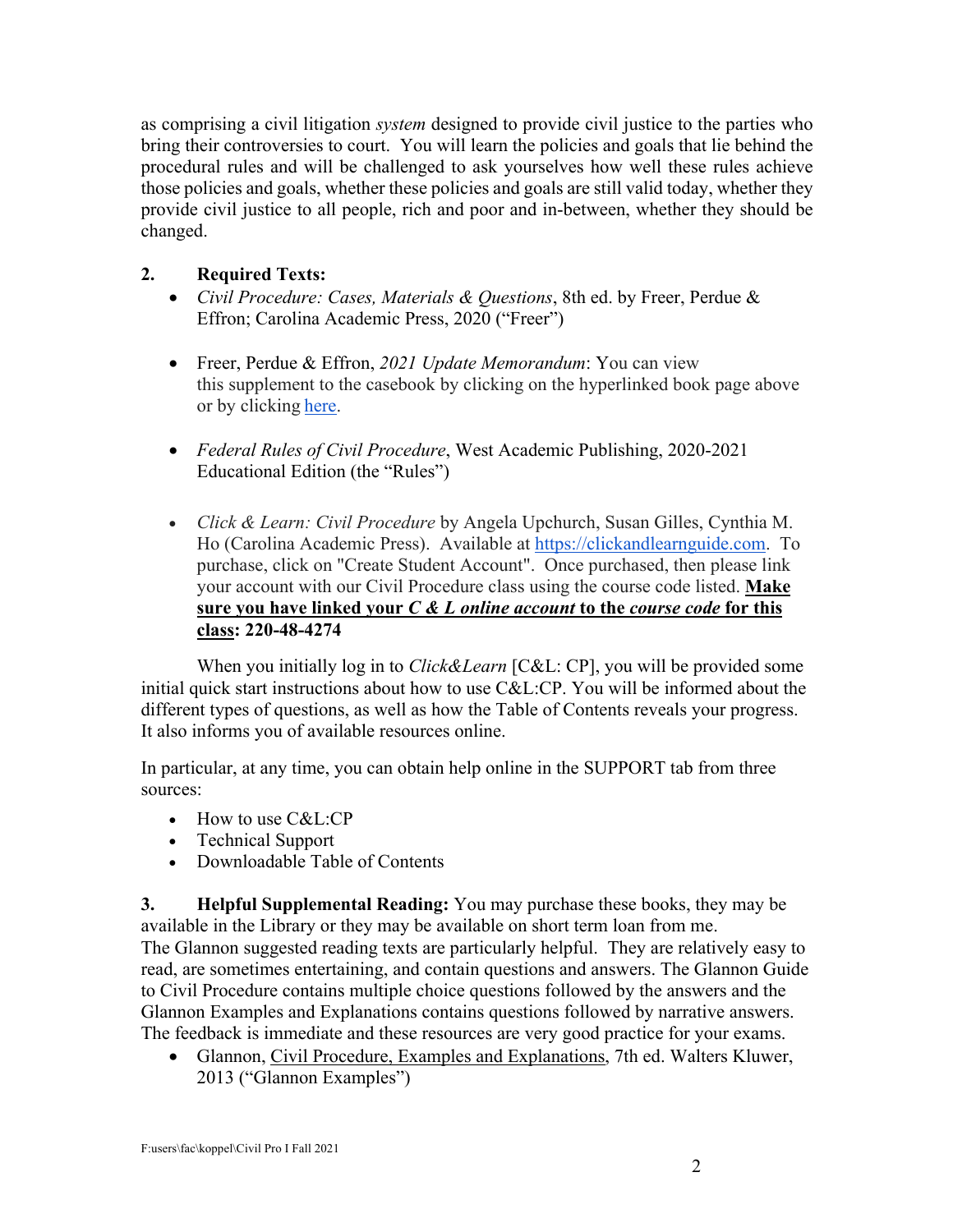- Glannon, The Glannon Guide to Civil Procedure, 3d Ed. Aspen, 2013 ("Glannon" Guide")
- Shreve & Raven-Hansen, Understanding Civil Procedure, 5th ed. LexisNexis, 2013
- Friedenthal, Kane & Miller, Hornbook on Civil Procedure, 5th ed. West, 2015 (Note: A copy is available on Reserve in the Library).

# **4. "In-Class" Methodology:**

The centerpiece of this course will be Federal Rules of Civil Procedure [hereinafter, "F.R.C.P."] which is the code of procedural rules applicable in civil litigation in federal court. However, Civil Procedure law is derived from a wide variety of primary legal authority besides the F.R.C.P. For example, the law of personal jurisdiction is largely constitutional case law while the subject matter jurisdiction of federal courts is defined by Article III of the U.S. Constitution and federal statutes. But even where an F.R.C.P. or statute or constitutional provision governs a particular procedural issue, courts provide their interpretation (sometimes conflicting) through case law.

Therefore, although this course deals with "procedural rules," we will, nevertheless, heavily employ the same "case method" with which you have – or will - become somewhat familiar in your "substantive" courses (*e.g*., contracts and torts).

# **5. Class Participation** *and Preparation***:**

Legal education is a cooperative venture and oral communication skills will be important throughout your life. Each of you must be prepared to participate in class on a regular basis. If you have not (a) read each week's assigned materials, (b) briefed all assigned cases and (c) *completed the assigned C&L:CP questions* for each week's classes, you will be unprepared. I will call on students to answer questions concerning that week's assigned cases and Notes and Questions in the casebook.

## **Class preparation requires that you complete each week's assignments as follows:**

- **1. Complete each week's assignments in the column labeled Required Reading and C&L:CP** *Reading & Understanding Questions before* **the first class of that week. Complete the assignments in the order in which they are listed in that column:**
	- **a. First, read the assigned casebook pages and, if assigned for that week, any rules, statutes, and constitutional provisions. Most of the federal rules in the rules supplement are followed by Advisory Committee Notes, which are the F.R.C.P. equivalent of the "legislative history" behind the rules. These Notes are a valuable resource to help you to understand and interpret the rules. You are, therefore, required, as part of your preparation for class, to read these carefully as well.**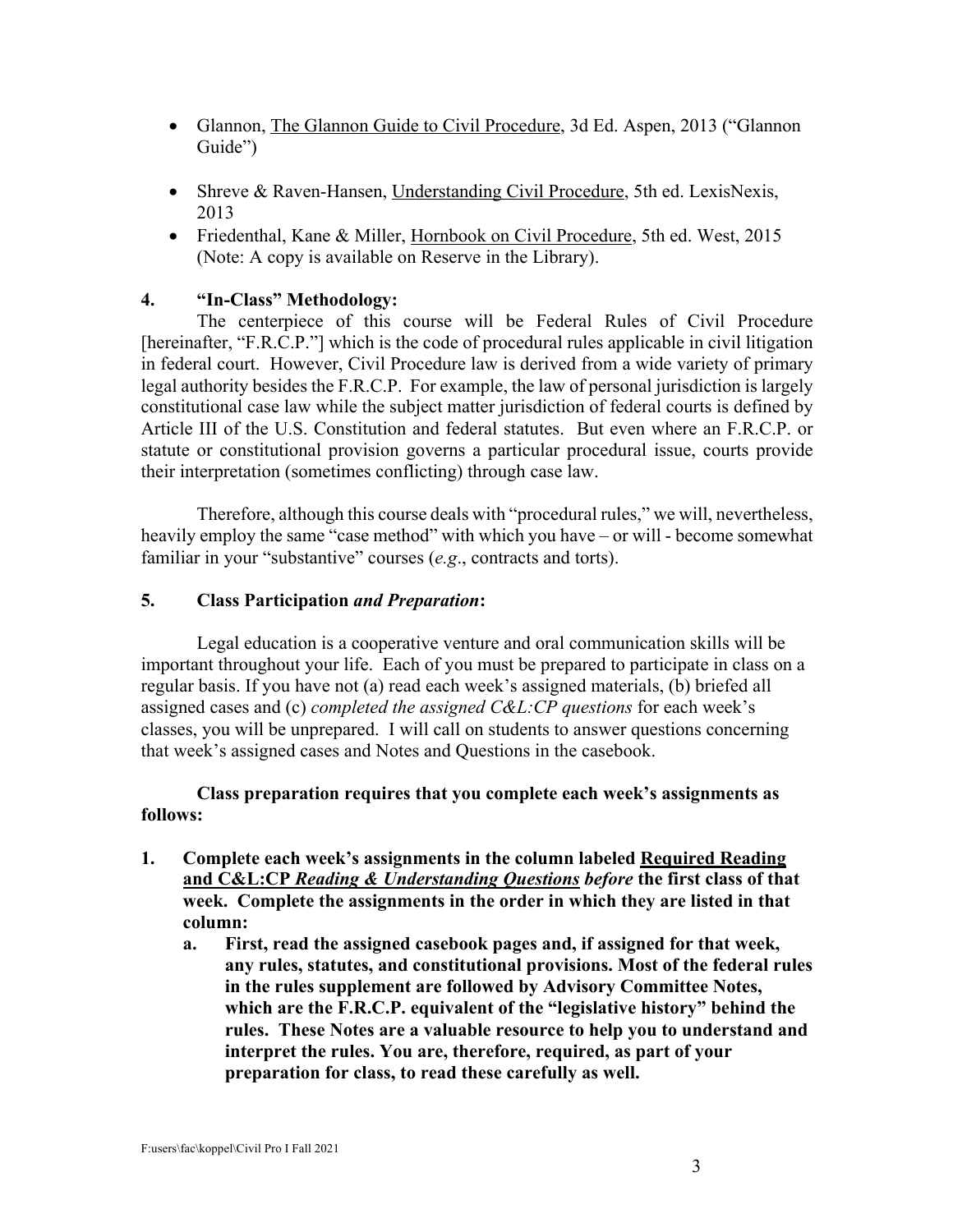- **Carefully read and re-read the cases and Notes and Questions in the casebook (***see* **C&L Unit 0, Part 3. How to Read Cases for Civil Procedure).**
- **Then brief each black letter case to help you prepare to answer my questions about that case in class.**
- **Where the casebook materials refer to a rule and/or statute, you are expected to turn to the rules supplement and look up, and carefully read and re-read, that rule or statute (including Advisory Committee Notes relating to that rule).**
- **b. Then, complete the C&L Reading & Understanding Questions assigned for that week. The purpose of these questions is to test your understanding of the assigned casebook reading, and other material you have read, to better prepare you to discuss that material in class. PLEASE NOTE: Each C&L assignment has a Due Date by which that assignment must be completed. The professor will monitor each student's completion of the C&L assignments.**
- **2. The C&L assignments in the column labeled Required C&L Review – Synthesis Questions are intended to review material** *after it has been discussed in class***. The purpose of these more advanced** *synthesis* **questions ia to test your understanding of the material** *once the issues in that material have been discussed in class***. Each of these assigned synthesis questions also has a Due Date. The professor will monitor each student's completion of the C&L assignments.**

**It is estimated that, on average, the assigned reading and other classroom preparation should require six or more hours outside of class for each class session.** Please be aware that coverage of some topics might continue over the subsequent class sessions.

### **6. Exams and Grading:**

Throughout the semester, I will be happy to review with students, during consultations in my office, student answers to practice exams. Please bring your practice exam answer with you to your consultation. I have posted practice exams, and corresponding Answer Keys containing rubrics, on Lexis Classroom. For the most efficient use of your consultation time, *please use a past examination that I have drafted*. *Do not wait until the end of the semester to begin taking practice exams***.** A good time to start would be after we have completed the first unit: personal jurisdiction. Try your hand at those portions of past final exams dealing with that topic;

There will be a graded mid-term in essay format and a final examination in essay, multiple choice formats and true-false formats. The Final Course Grade will consist of the mid-term (15%) and the final examination (85%).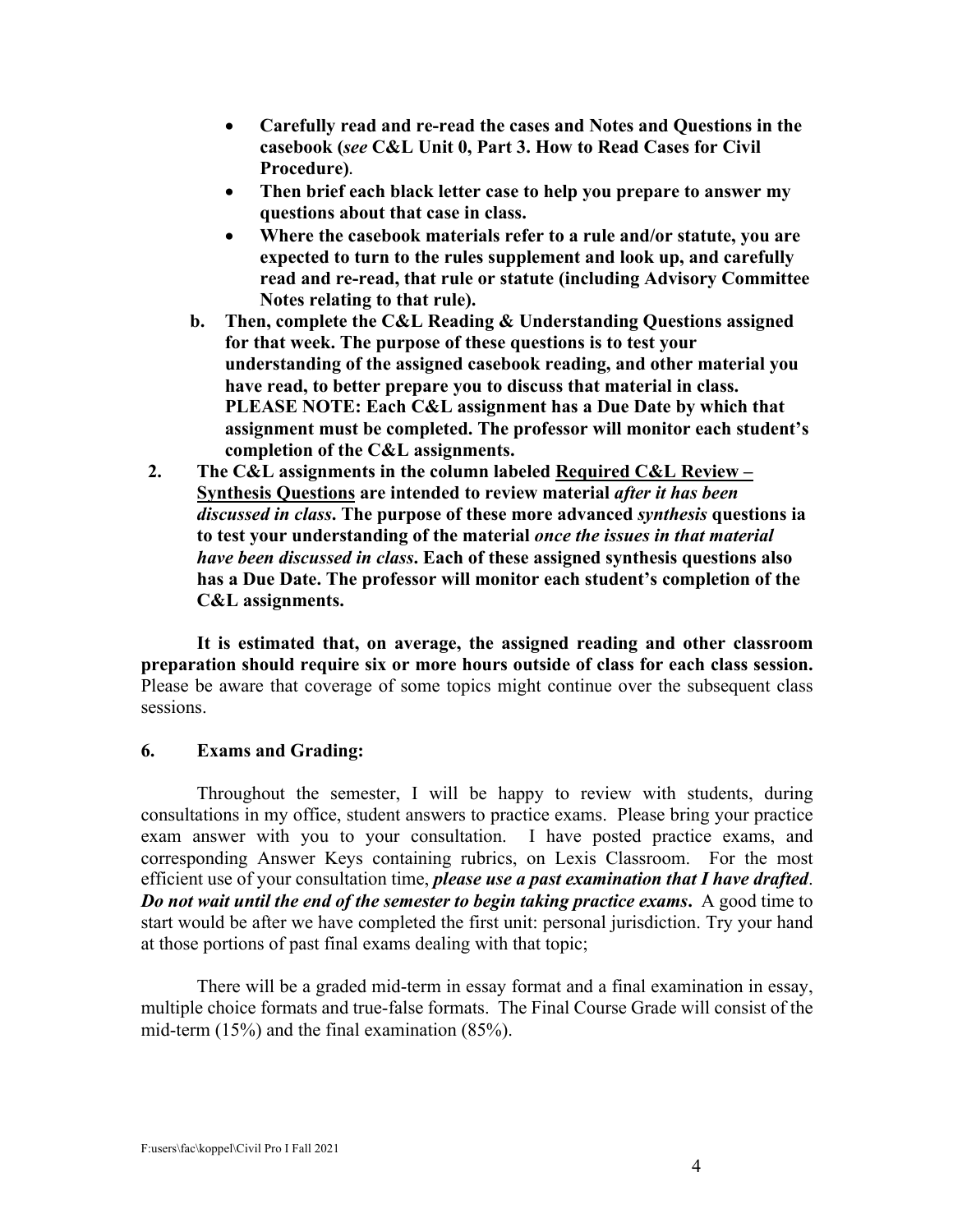## **7. Attendance & Decorum:**

## I will take attendance at the beginning of each class. **IN ACCORDANCE WITH SCHOOL RULES, IF YOU MISS MORE THAN FOUR (4) ONE AND ONE HALF-HOUR CLASSES , OR MORE THAN TWO (2) THREE HOUR CLASSES, YOU WILL BE ACADEMICALLY DISMISSED FROM THE COURSE.**

You should be in your seat at the commencement of class to be counted as present for the class. Please do not sign the roll sheet if you arrive late. Similarly, please do not leave until the end of class. If you do so you will be marked absent for that class session. If you have an emergency that causes you to have to leave during the class, please do so unobtrusively. If you have a disability which prevents you from remaining in your seat during the class, please contact the Dean of Students.

It should go without saying but I don't expect that cell phones, i-pods, head phones, blackberries or pagers and the like will be seen, heard or used in the classroom. You may use your computer but it should be open to course related materials and not to your email, eBay etc.

All students must wear face masks while in the classroom.

### **8. Virtual Office Hours:**

I will hold Virtual Office Hours online on Zoom and will meet with students for 15 minute slots on Mondays, Wednesdays and Fridays from 3:30 p.m. to 5:30 p.m. To make an appointment, click on to https://calendly.com/gkoppel/prof-koppel-officehours-fall-2021. Just follow the instructions to schedule an appointment and to log into Zoom at the appointed time.

If you are unable to show up for a scheduled appointment, please notify me as soon as possible that you are canceling your appointment in order to make room for another student for that time slot. If you are unable to find a time slot on Calendly, I will also be available, as time permits, in my office between 1:00 p.m. to 2:30 p.m.

### **10. Online Contact - LexisClassroom:**

Lexis Classroom for this class should be set up before the first day of class. You need to enroll in this web course once the set up has been announced. During the semester I will use this web course to send you emails, make class announcements and post course documents such as this syllabus and charts, questions and outlines that pertain to the topics we will study. I may also use the web course to post practice exams and sample answers or to administer quizzes. Finally, the web course can be used to hold out-of-class discussions.

To register for the online portion of the course you will need to use Lexis Classroom. You can access this by going to Http://www.LexisNexis.com/LawSchool. Click on "Training" on the top bar and select "add course" to open the course selection page. Select "K" for Koppel and then click on Glenn Koppel. Please enroll in your class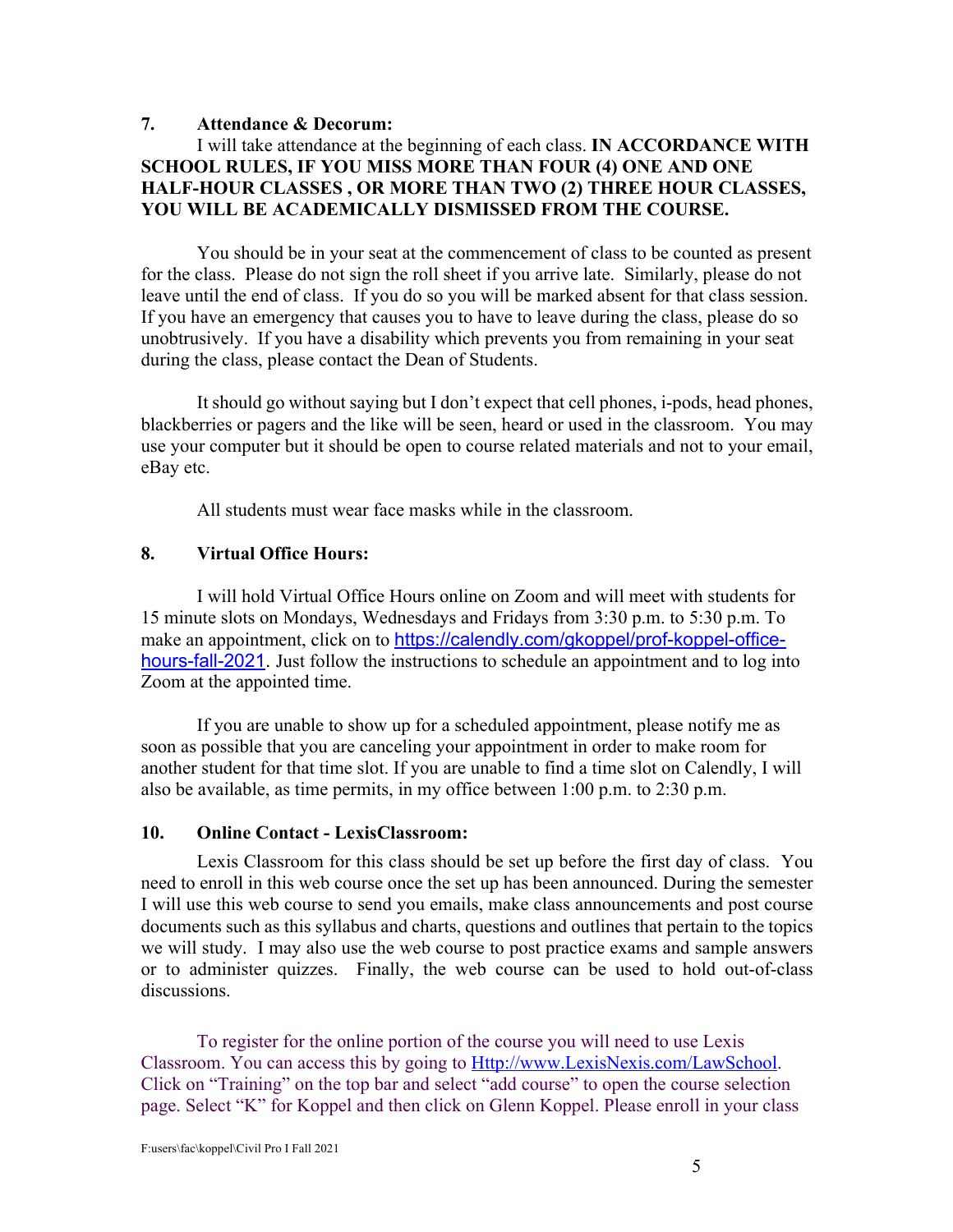from this screen. When accessing the class after you have registered you can once again go from the http://www.LexisNexis.com/LawSchool under "Lexis Classroom" which take you to the Lexis Classroom dashboard, where you will find all Lexis Classroom courses you are enrolled in.

## **11. DISABILITY SERVICES STATEMENT:**

Western State College of Law provides accommodations to qualified students with disabilities. The **Disabilities** Services Office assists qualified students with disabilities in acquiring reasonable and appropriate accommodations and in supporting equal access to services, programs, and activities at Western State College of Law.

To seek reasonable accommodations, a student must contact Senior Assistant Dean Donna Espinoza, Student Services Director and Disabilities Services Coordinator, whose office is in the Students Services suite #111. Dean Espinoza's phone number and email address are: (714) 459-1117;  $\frac{despinoza@wsulaw.edu}{d}$ . When seeking accommodations, a student should notify Dean Espinoza of her or his specific limitations and, if known, her or his specific requested accommodations. Students who seek accommodations will be asked to supply medical documentation of the need for accommodation. Classroom accommodations are not retroactive, but are effective only upon the student sharing approved accommodations with the instructor or professor. Therefore, students are encouraged to request accommodations as early as feasible with Dean Espinoza to allow for time to gather necessary documentation. If you have a concern or complaint in this regard, please notify Dean Espinoza; or please notify Dean Allen Easley at  $a$ easley  $(a)$ wsulaw.edu or (714) 459-1168. Complaints will be handled in accordance with the College of Law's "Policy against Discrimination and Harassment."

### **12. Western State College of Law – Programmatic Learning Outcomes**

**Western State College of Law's curriculum is designed so that every student achieves a level of competency prior to graduation in each of the eight Programmatic Learning Outcomes listed below:**

### **(1) Doctrinal Knowledge**

Students will demonstrate knowledge of substantive and procedural law in the core curriculum subjects, including Contracts, Criminal Law, Criminal Procedure, Torts, Real Property, Business Association, Evidence, Civil Procedures, Constitutional Law, Estates, Community Property, Remedies, and Professional Responsibility.

### **(2) Practice Skills**

Students will demonstrate the development of other law practice skills. Each student's chosen outcomes within this category will be varied based on the student's particular interests, coursework and work experiences. They may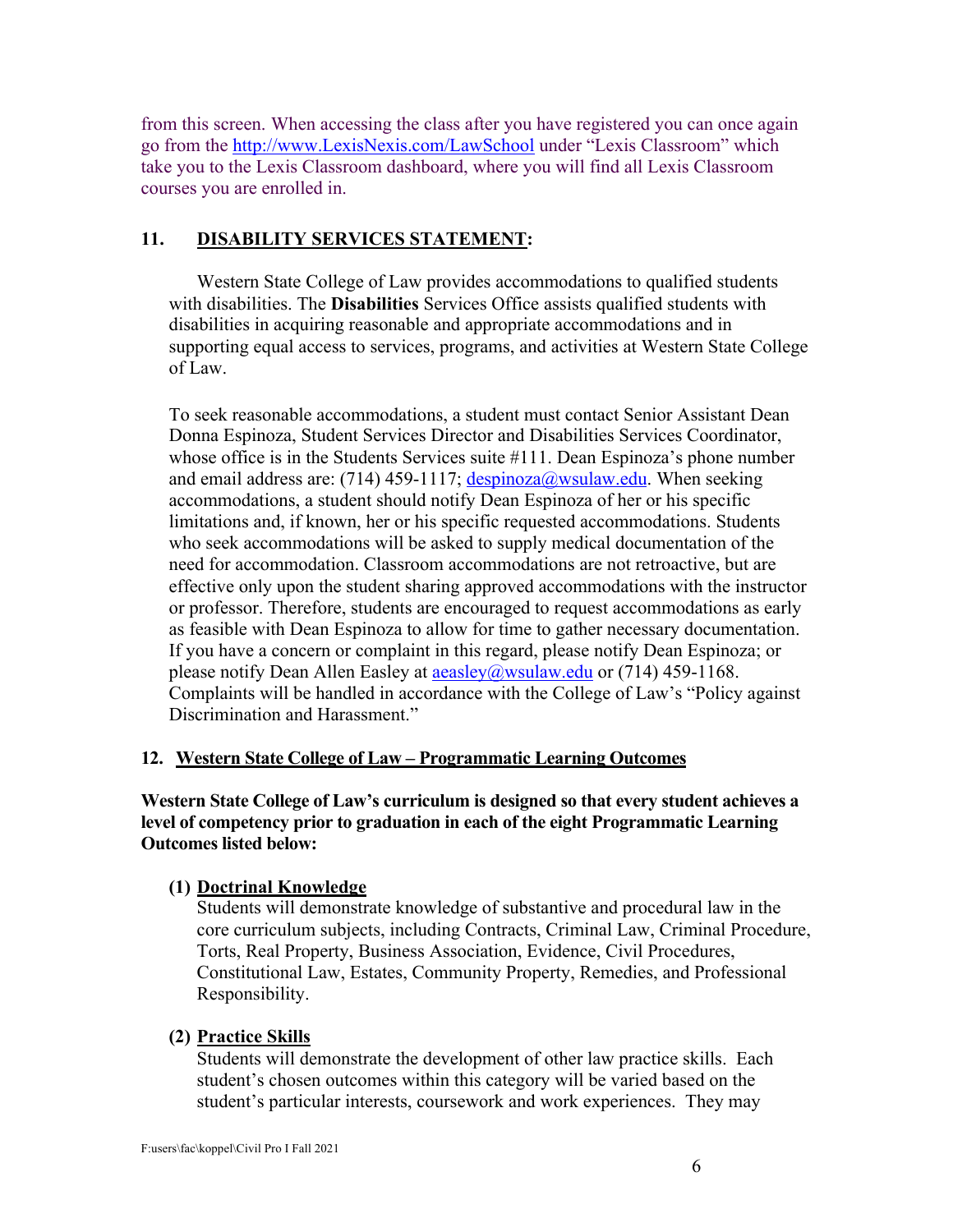include, but are not limited to, the following topics: oral presentation and advocacy; interviewing; counseling; client service and business development; negotiations, mediation, arbitration, or other alternate dispute resolution methods; advanced legal research and writing (excluding purely academic papers and the first four units earned in introductory first-year legal research and writing class); applied legal writing such as drafting contracts, pleadings, other legal instruments; law practice management or the use of technology in law practice; cultural competency; collaboration or project management; financial analysis, such as accounting, budgeting project management, and valuation; cost benefit analysis in administrative agencies; use of technology, data analyses, or predictive coding; business strategy and behavior; pre-trial preparation, fact investigation, such as discovery, e-discovery, motion practice, assessing evidence, or utilizing experts; trial practice; professional civility and applied ethics; a law clinic that includes a classroom component; or a legal externship that includes a classroom component.

#### **(3) Legal Analysis**

Students will demonstrate the ability to identify the factual and legal issues implicated by a fact pattern and to appropriately use cases (including identifying the salient features of an appropriate precedent case, identifying legally significant similarities or differences between the precedent case and a fact pattern and explaining why those are legally significant) and rules (including the ability to connect legally significant facts in a fact pattern to the rule) to predict how a court would decide the issue. Students will also demonstrate the ability to identify and evaluate the public policies of a precedent case or rule, and be able to evaluate how public policy can impact the application of a rule to the legal issue.

#### **(4) Legal Research**

Students will demonstrate the ability to locate relevant legal authority using a variety of book and electronic resources, and to properly cite to such legal authority.

#### **(5) Communication**

Students will demonstrate the ability to communicate both orally and in writing in a manner appropriate to a particular task to effectively convey the author or speaker's ideas. This includes audience sensitivity in written and oral communication (the ability to adopt a tone, style and level of detail appropriate to the needs, knowledge and expertise of the audience); and written communication basic proficiency (the ability to use the conventions of grammar, spelling, punctuation, diction and usage appropriate to the task and sufficient to convey effectively the author's ideas).

#### **(6) Advocacy of Legal Argument**

Students will demonstrate the ability, in both oral and written formats, to evaluate the legal, economic and social strengths and weaknesses of a case and use case and statutory authority as well as public policy to persuade others. Making policy-based arguments includes the ability to identify and evaluate the public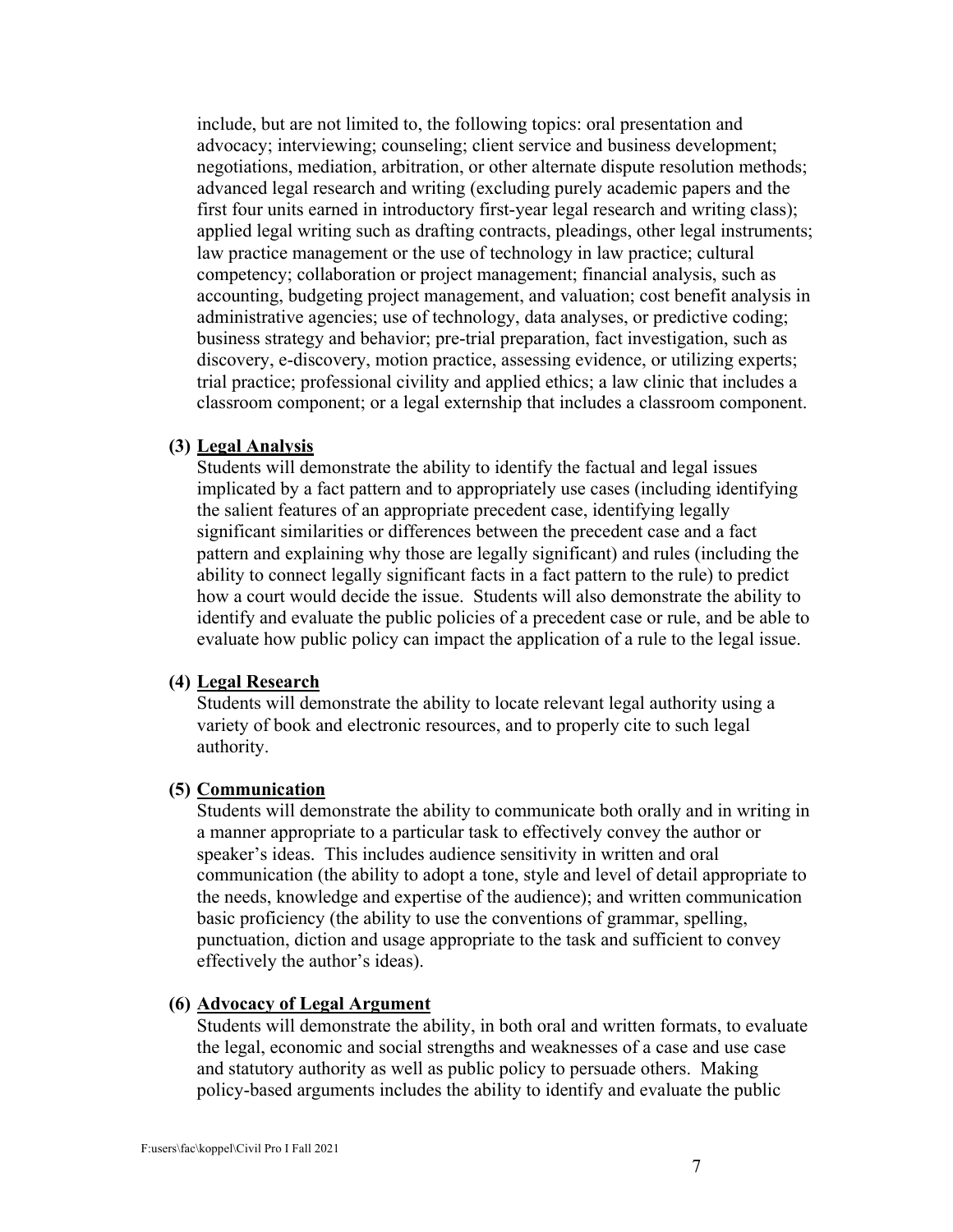policies of a precedent case or rule and their implications, and be able to assert such appropriate arguments to support a particular application or distinction of a precedent case to a legal controversy or a particular resolution of the application of a rule to the legal controversy.

# **(7) Client Sensitivity and Cultural Competency**

Students will demonstrate an awareness of clients' needs and goals, including a sensitivity to clients' background and circumstances (including, but not limited to, socio-economic, gender, race, ethnicity, educational, disability and/or religious background(s)), the ability to make decisions that reflect an appropriate focus on those needs and goals, and awareness that cultural issues may affect the relevance of facts and application of the law.

# **(8) Legal Ethics**

Students will demonstrate the ability to identify ethical issues in law practice contexts and make appropriate decisions to resolve such issues.

## **13. Reading and C&L Assignments: Make sure you have linked your** *C & L online account* **to the** *course code* **for this course: 220-48-4274**

| Week          | <b>Subject</b>                                                                                                                                          | <b>Required Reading and C&amp;L:CP</b><br><b>Reading &amp; Understanding Questions:</b><br>C&L assignments in this column to<br>be completed you read the assigned<br>casebook material, rules, statutes,<br>etc. to prepare you for class discussion<br>(i.e, <i>before</i> class)                                                                                                                                                                                                                                                                                                                                                               | <b>Required C&amp;L Review</b><br>- Synthesis Questions:<br><b>C&amp;L</b> questions in this<br>column are to help you<br>review topics already<br>discussed in class |
|---------------|---------------------------------------------------------------------------------------------------------------------------------------------------------|---------------------------------------------------------------------------------------------------------------------------------------------------------------------------------------------------------------------------------------------------------------------------------------------------------------------------------------------------------------------------------------------------------------------------------------------------------------------------------------------------------------------------------------------------------------------------------------------------------------------------------------------------|-----------------------------------------------------------------------------------------------------------------------------------------------------------------------|
| $8/19 - 8/24$ | <b>Introduction to Civil</b><br>Procedure<br>(Please complete this<br>reading and<br>corresponding C&L<br>assignments before the<br>first day of class. | In the Rules Supplement, read<br>materials on pp. v- xix at the beginning<br>of the supplement (entitled "Historical<br>Introduction" and "An Outline of the<br>Procedure in a Civil Action."<br>Freer, 3-22<br>C&L Unit 0, Part 1: Introduction to Civil<br>Lawsuits & the Federal Court System<br>Ch I. Introduction to Civil Lawsuits<br>Ch II. Stage of Civil Lawsuits<br>A. Where to Sue (Jurisdiction) Stage<br>B. Starting the Case (Pleadings) Stage<br>C. Learning about the Case (Discovery) Stage<br>D. Deciding the Case Stage<br>E. Summary of Stages and Associated Terms Ch<br>III. Which Court? (Federal and State Court Systems) |                                                                                                                                                                       |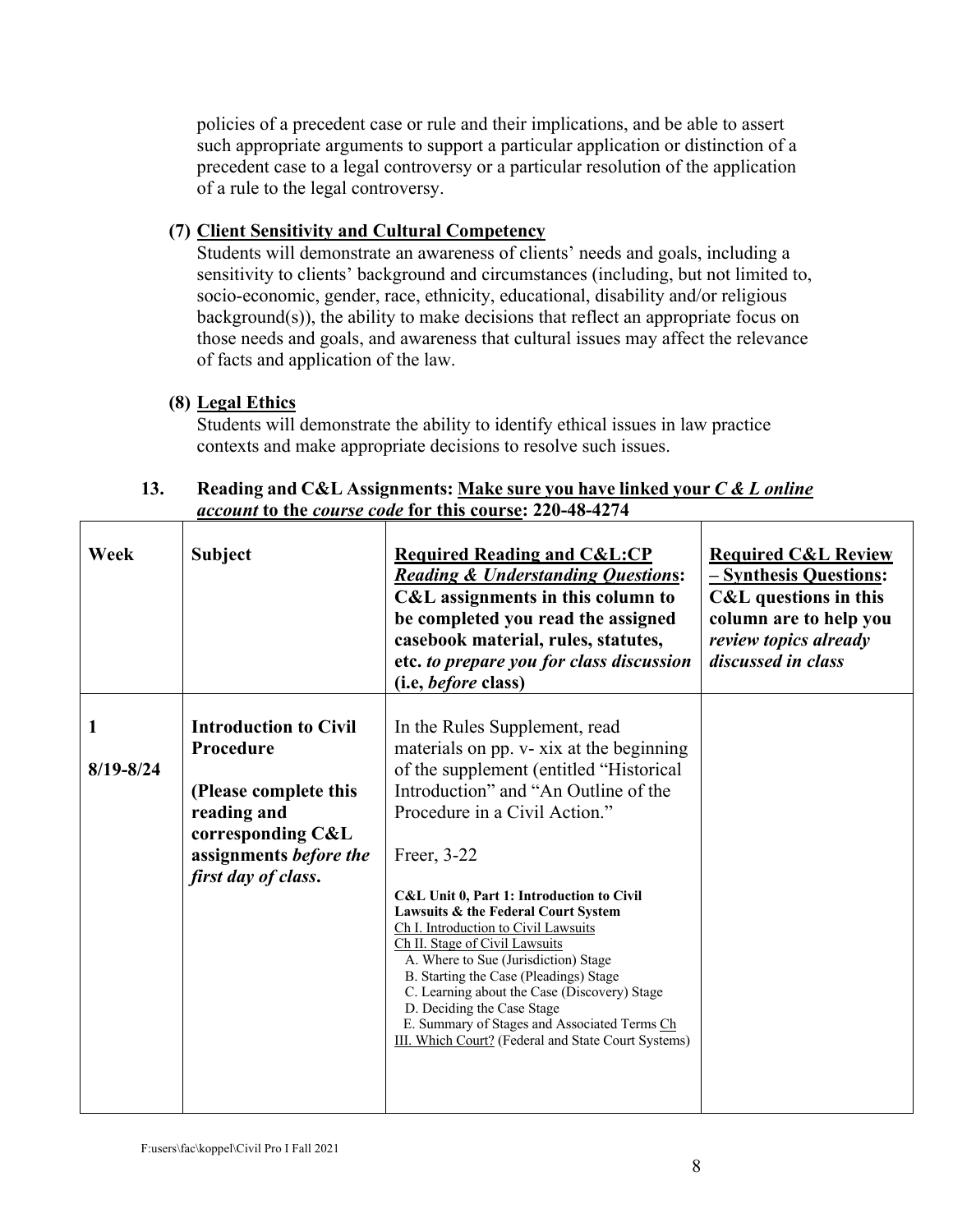| <b>In Personam</b><br>Jurisdiction:<br><b>Traditional Basis:</b><br>$\bullet$<br>The Territorial<br>Rule: <i>Pennoyer</i> v. | C&L Unit 0, Part 3. How to Read Cases for Civil<br>Procedure<br>Ch I. Introduction to Case Reading<br>A. Why are Civil Procedure Cases Challenging for<br>Law Students?<br>B. What is the Goal of Civil Procedure Cases?<br>Ch II. Reading Tips<br>A. Three-Step Approach to Effective Case Reading<br>B. Detailed Explanation of our Reading Tips<br>C. Visual Summary of our Three-Step Process<br>Freer, 23-34<br>Pennoyer v. Neff Handout <sup>1</sup><br>Pacific Christian Advocate Notice <sup>2</sup>                                                                                     |  |
|------------------------------------------------------------------------------------------------------------------------------|--------------------------------------------------------------------------------------------------------------------------------------------------------------------------------------------------------------------------------------------------------------------------------------------------------------------------------------------------------------------------------------------------------------------------------------------------------------------------------------------------------------------------------------------------------------------------------------------------|--|
| Neff                                                                                                                         | US Constitution, Art IV, $\S$ 1<br>US Constitution, $5th$ and $14th$<br>Amendments<br>C&L Unit 1, Part 2: Historical Origins of PJ &<br><b>Traditional Categories of PJ</b><br>Ch I. Some Suggestions as You Work Through This<br>Part<br>Ch II. The 3 Types of Personal Jurisdiction:<br><b>Understanding the Latin Terms</b><br>Ch III. PJ's Historical Origins: A Short and Simple<br>Look at Pennoyer v. Neff<br>A. How to Use this Chapter<br>C. In-Depth Treatment of Pennoyer 23 Qs R&U<br>D. The Pennoyer Rule 5 Qs PMP<br>E. Post-Pennoyer: A Quick Look at the Evolving PJ<br>Standard |  |
| Interim<br>$\bullet$<br>Developments                                                                                         | Freer, $34 - 38$<br>C&L Unit 1, Part 2: Historical Origins of PJ &<br><b>Traditional Categories of PJ</b><br>Ch IV. The Quick Routes to PJ: The Traditional<br>Categories<br>E. Consent 6 Qs R&U<br>· Implied Consent (and Waiver of<br>Challenge to PJ)                                                                                                                                                                                                                                                                                                                                         |  |
| The Modern Era:<br>$\bullet$<br>Minimum Contacts<br>- International<br><b>Shoe</b>                                           | Freer, $38 - 49$<br><b>C&amp;L Unit 1 Part 3: Reading and Decoding</b><br><b>International Shoe</b><br>Ch I. Some Suggestions as You Work Through this<br>Part                                                                                                                                                                                                                                                                                                                                                                                                                                   |  |

<sup>1</sup> **This pdf is located in my Civil Procedure I LexisNexis "Classroom" in the Modules folder under "Other Materials."**

**<sup>2</sup> This pdf is located in my Civil Procedure I LexisNexis "Classroom" in the Modules folder under "Other Materials."**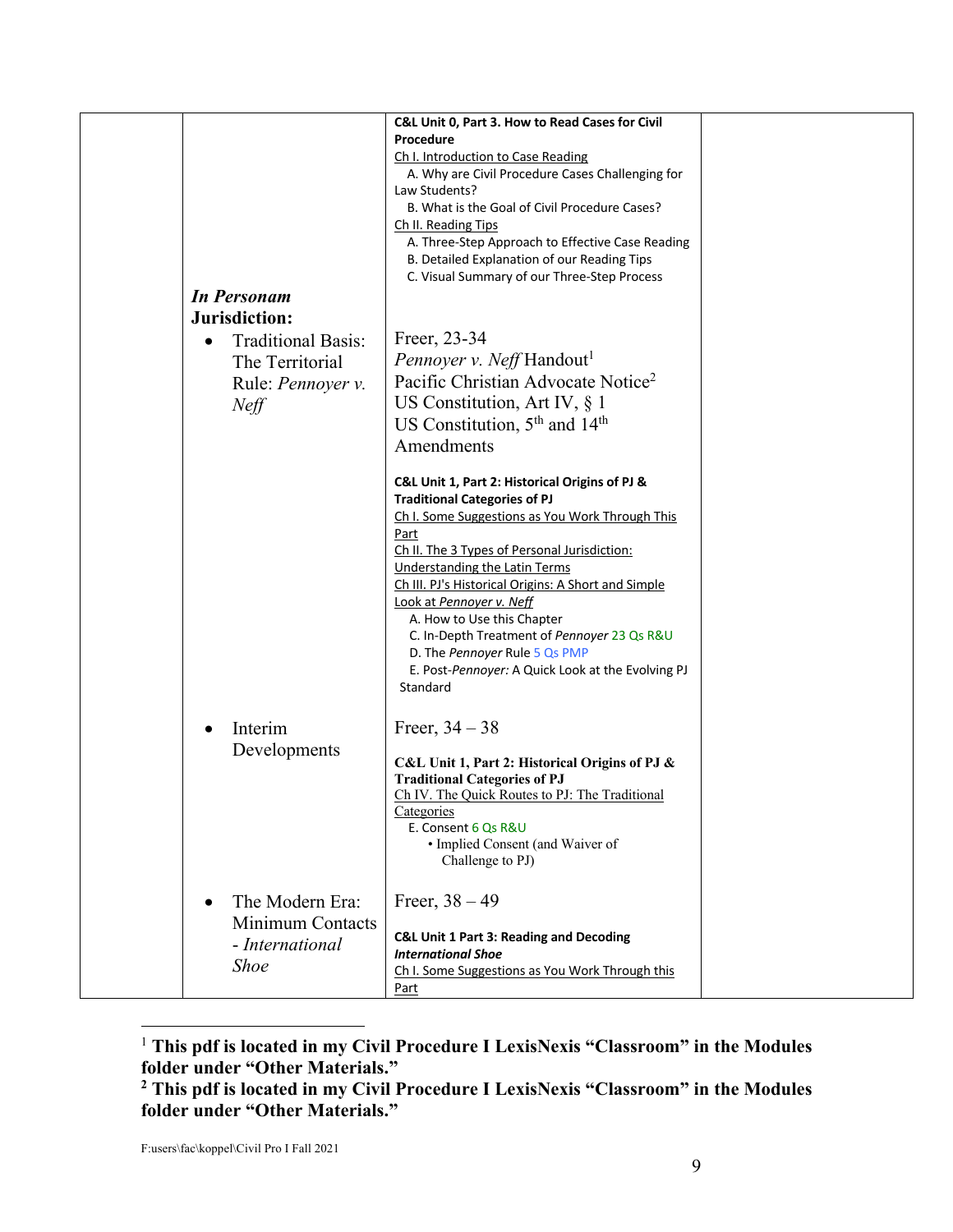|                  |                                                                          | Ch II. Edited International Shoe Case<br>Ch III. Working Through the Facts of International<br>Shoe 5 Qs R&U<br>Ch IV. What is the "International Shoe" Test? 4 Qs<br>R&U<br>Ch V. What does "Minimum Contacts" Mean? 7 Qs<br>R&U<br>Ch VI. What Happened to Pennoyer after<br>International Shoe 4 Qs R&U<br>Ch VII. Review of International Shoe Test 4 Qs PMP                                                                                                                                                                                                                                                                                                                                                              |  |
|------------------|--------------------------------------------------------------------------|-------------------------------------------------------------------------------------------------------------------------------------------------------------------------------------------------------------------------------------------------------------------------------------------------------------------------------------------------------------------------------------------------------------------------------------------------------------------------------------------------------------------------------------------------------------------------------------------------------------------------------------------------------------------------------------------------------------------------------|--|
|                  | <b>In Personam</b>                                                       |                                                                                                                                                                                                                                                                                                                                                                                                                                                                                                                                                                                                                                                                                                                               |  |
|                  | Jurisdiction (cont'd):                                                   |                                                                                                                                                                                                                                                                                                                                                                                                                                                                                                                                                                                                                                                                                                                               |  |
| $\boldsymbol{2}$ | Minimum Contacts                                                         | Freer, 49-62                                                                                                                                                                                                                                                                                                                                                                                                                                                                                                                                                                                                                                                                                                                  |  |
| $8/26 - 8/31$    | (cont'd): "Stream<br>of Commerce"<br>World-Wide<br>$\circ$<br>Volkswagen | C&L Unit 1, Part 6: Digging Deeper: Working<br>Through the International Shoe Test in Path 2 of<br>the Framework<br>Ch III. Basic International Shoe Constitutionality Test<br>in Application<br>A. Introduction to the Fundamentals of the<br>International Shoe Two- Part Test<br>B. Minimum Contacts:<br>1. What are Minimum Contacts?                                                                                                                                                                                                                                                                                                                                                                                     |  |
|                  | 0 Asahi                                                                  | 2. What Contacts? Focusing on the Defendant's<br>Contacts Only. 11 Qs R&U + 6 PMP<br>4. What is Purposeful Availment<br>C. Fair Play and Substantial Justice 8 Qs $R&U + 9$<br>Qs PMP                                                                                                                                                                                                                                                                                                                                                                                                                                                                                                                                         |  |
|                  | J. McIntyre<br>$\circ$<br>Machinery v.<br>Nicastro                       | Freer, 73-91<br>C&L Unit 1, Part 7: Applying the Minimum Contacts<br><b>Test</b><br>Ch IV. Minimum Contacts Analysis when the In-<br>State Contacts Are Part of the Stream of Commerce:<br>Asahi<br>A. Introduction: Spotting a Stream of Commerce<br>Fact Pattern 2 Qs R&U<br>B. The Asahi Decision<br>C. Identify the Basics 9 Qs R&U<br>D. Identify the Holding 2 Qs R&U<br>E. Working through the Plurality Split 5 Qs R&U<br>F. Check Your Understanding of the Court's<br>Rationale 3 Qs R&U<br>Ch V. Minimum Contacts Analysis when the In-State<br>Contacts Are Part of the Stream of Commerce:<br><b>McIntyre</b><br>A. The McIntyre Decision<br>B. Identify the Basics 6 Qs R&U<br>C. Identify the Holding 2 Qs R&U |  |
|                  |                                                                          | D. Tease out the Basic Rules 11 Qs R&U<br>E. Check Your Understanding of the Court's<br>Analysis 4 Qs R&U                                                                                                                                                                                                                                                                                                                                                                                                                                                                                                                                                                                                                     |  |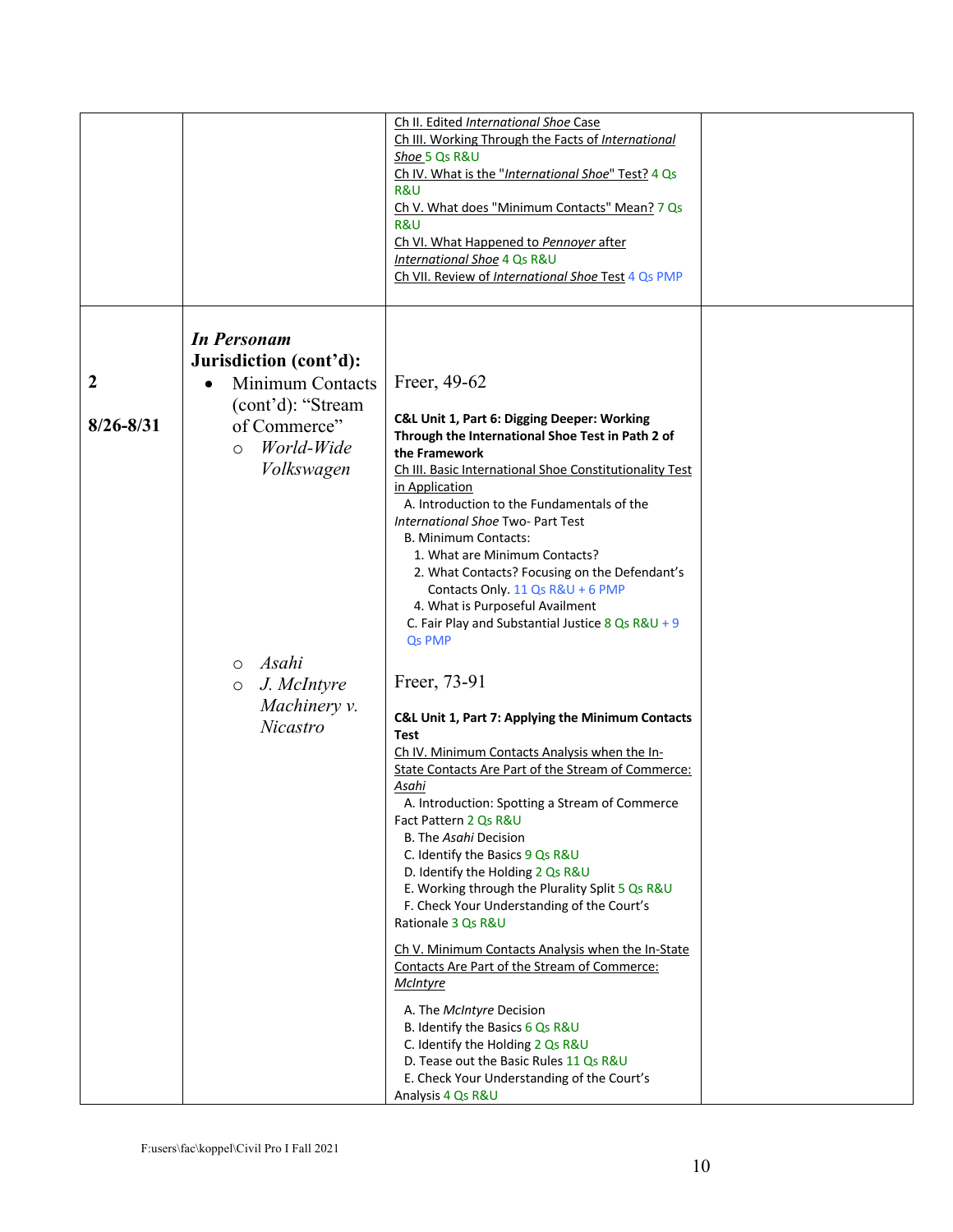| 3           | <b>In Personam</b>      |                                                                                                           |  |
|-------------|-------------------------|-----------------------------------------------------------------------------------------------------------|--|
|             | Jurisdiction (cont'd):  |                                                                                                           |  |
| $9/2 - 9/7$ | • In Federal Court:     | Freer, 62-73                                                                                              |  |
|             | o Intentional Torts-    | Rule $4(k)$                                                                                               |  |
|             | The Effects Test        |                                                                                                           |  |
|             | Keeton, Calder,         | C&L Unit 1, Part 7: Applying the Minimum Contacts<br>Test                                                 |  |
|             | Walden                  | Ch I. Some Suggestions as You Study Minimum                                                               |  |
|             |                         | <b>Contacts and Work Through This Part</b>                                                                |  |
|             |                         | Ch III. Minimum Contacts Analysis when the In-State                                                       |  |
|             |                         | Contacts Are Intentional: Walden v. Fiore (also                                                           |  |
|             |                         | <u>Keeton and Calder)</u>                                                                                 |  |
|             |                         | A. The Decision<br>B. Basic Facts 4 Qs R&U                                                                |  |
|             |                         | C. Identify the Holding 4 Qs R&U                                                                          |  |
|             |                         | D. Tease out the Basic Rules 4 Qs R&U                                                                     |  |
|             |                         | E. Tease out the "MC" Rules for an Intentional                                                            |  |
|             |                         | Tort Cases 3 Qs R&U                                                                                       |  |
|             |                         | F. Check Your Understanding of the Court's<br>Analysis 8 Qs R&U                                           |  |
|             |                         | G. Compare to Calder v. Jones 11 Qs R&U                                                                   |  |
|             |                         |                                                                                                           |  |
|             |                         |                                                                                                           |  |
|             | $\circ$ Contract as a   | C&L Unit 1, Part 7: Applying the Minimum Contacts                                                         |  |
|             | "Contact": Burger       | <b>Test</b>                                                                                               |  |
|             | King                    | Ch II. Minimum Contacts Analysis when the In-State<br>Contacts Are Business Relationships: Burger King v. |  |
|             |                         | Rudzewicz                                                                                                 |  |
|             |                         | A. The Decision                                                                                           |  |
|             |                         | B. Basic Facts 4 Qs R&U                                                                                   |  |
|             |                         | C. Identify the Holding 5 Qs R&U                                                                          |  |
|             |                         | D. Tease out the Basic Rules 9 Qs R&U<br>E. Tease out the "Minimum Contact" Rules for a                   |  |
|             |                         | Contract Dispute 3 Qs R&U                                                                                 |  |
|             |                         | F. Check Your Understanding of the Court's                                                                |  |
|             |                         | Analysis 26 Qs R&U                                                                                        |  |
|             |                         | G. What Does Burger King Teach Us About Prong<br>2: FPSJ? 7 Qs R&U                                        |  |
|             |                         |                                                                                                           |  |
|             | • Personal Jurisdiction | Freer, 115-123                                                                                            |  |
|             | and the Internet:       |                                                                                                           |  |
|             | Telemedicine            | A case involving internet sales is in:                                                                    |  |
|             | Solutions v. Superior   | C&L Unit 1, Part 5: A Suggested Framework for                                                             |  |
|             | Court of California     | <b>Analyzing Personal Jurisdiction</b>                                                                    |  |
|             |                         | Ch IV. Seeing the Framework in Action in a Lower                                                          |  |
|             |                         | <b>Court Case</b>                                                                                         |  |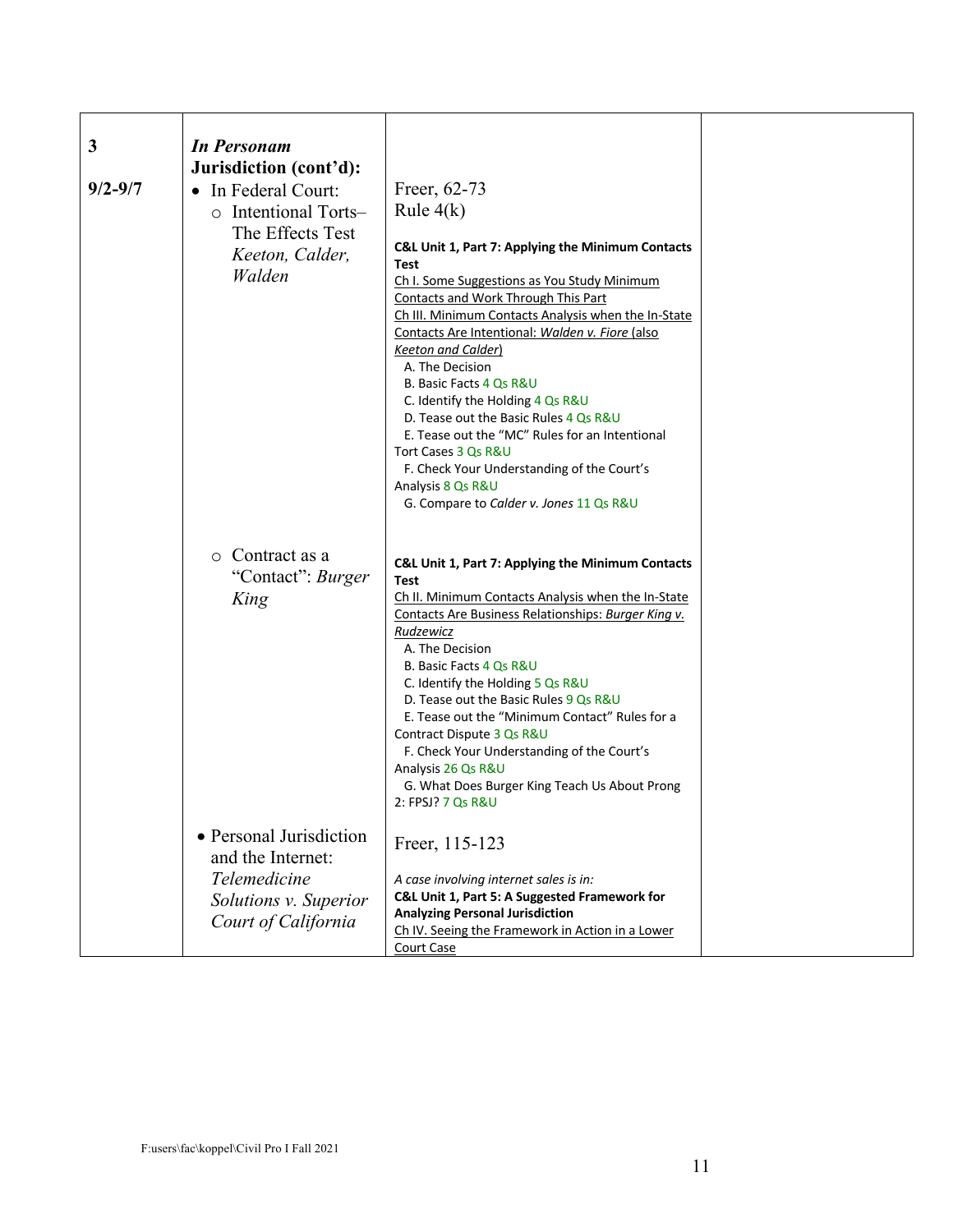| 4<br>$9/9 - 9/14$ | <b>In Personam</b><br>Jurisdiction (cont'd):<br>General Jurisdiction:<br>Daimler AG                     | Freer, 91-103<br>C&L Unit 1, Part 4: Revisiting General Jurisdiction<br>("At Home" or All-Purpose PJ)<br>Ch 1. General ("At Home" or All-Purpose)<br>Jurisdiction<br>A. Reading and Understanding Questions 5 Qs<br>R&U<br>B. Practice Makes Perfect Questions 3 Qs PMP                                    |  |
|-------------------|---------------------------------------------------------------------------------------------------------|------------------------------------------------------------------------------------------------------------------------------------------------------------------------------------------------------------------------------------------------------------------------------------------------------------|--|
|                   | Specific Jurisdiction<br>in the Era of General<br>Jurisdiction:<br><b>Bristol-Meyers</b><br>O<br>Squibb | Freer, 104-115<br>C&L Unit 1, Part 6: Digging Deeper: Working<br>Through the International Shoe Test in Path 2 of<br>the Framework<br>Ch III. Basic International Shoe Constitutionality Test<br>in Application<br><b>B. Minimum Contacts</b><br>3. What Contacts? The Relatedness Requirement<br>2 Qs PMP |  |
|                   | <b>Ford Motor</b><br>$\circ$<br>Company v.<br>Montana Eighth<br>Judicial District                       | 2021 Update Memorandum to the<br>Freer, Perdue, Effron casebook, pp. 4 –<br>19.                                                                                                                                                                                                                            |  |
|                   | <b>Explicit Consent and</b><br>$\bullet$<br>Forum Selection<br>Provisions                               | Freer, 123-125<br>C&L Unit 1, Part 2: Historical Origins of PJ &<br><b>Traditional Categories of PJ</b><br>Ch IV. The Quick Routes to PJ: The Traditional<br>Categories<br>E. Consent 6 Qs R&U<br>These questions were already<br>assigned in Week 1. Please go back<br>and review them.                   |  |
|                   | <i>In Rem</i> Jurisdiction:<br>Shaffer v. Heitner                                                       | Freer, 125-131<br>C&L Unit 1, Part 2: Historical Origins of PJ &<br><b>Traditional Categories of PJ</b><br>Ch IV. The Quick Routes to PJ: The Traditional<br>Categories<br>F. Property in Forum                                                                                                            |  |
|                   | <b>Transient Presence</b><br>("Tag Jurisdiction"):                                                      | Freer, 131-138                                                                                                                                                                                                                                                                                             |  |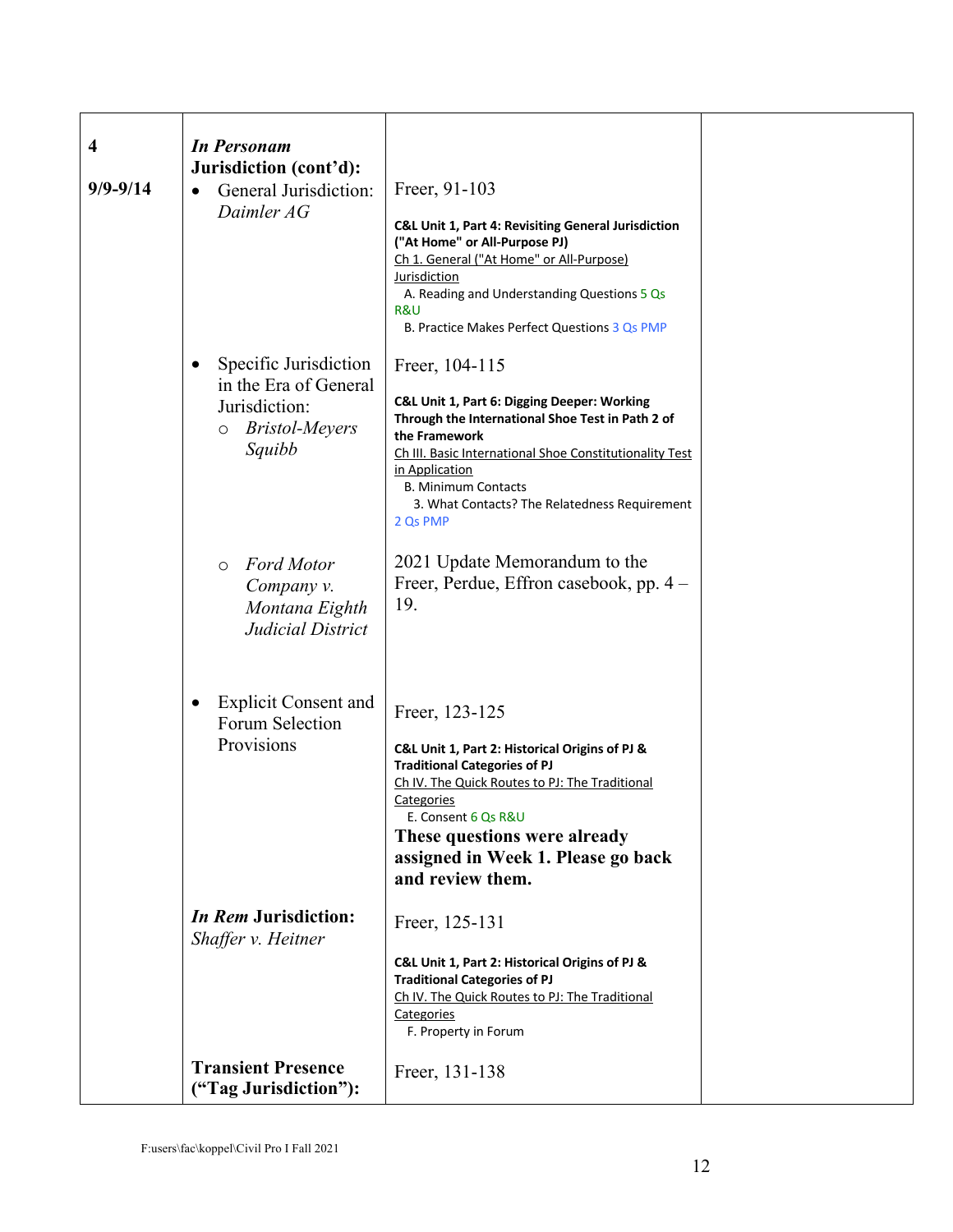|               | In-state service of<br>process - Burnham                                                                      | C&L Unit 1, Part 2: Historical Origins of PJ &<br><b>Traditional Categories of PJ</b><br>Ch IV. The Quick Routes to PJ: The Traditional<br>Categories<br>D. Tag (Transient, or Presence + Process)<br>Jurisdiction 4 Os R&U                                                                                                                                                                                                                                                                                                                                                                                                                                                 |                                                                                                                                                                                                                                                                                                                                                                                                                                                                                                                                                                                                                                                                                                 |
|---------------|---------------------------------------------------------------------------------------------------------------|-----------------------------------------------------------------------------------------------------------------------------------------------------------------------------------------------------------------------------------------------------------------------------------------------------------------------------------------------------------------------------------------------------------------------------------------------------------------------------------------------------------------------------------------------------------------------------------------------------------------------------------------------------------------------------|-------------------------------------------------------------------------------------------------------------------------------------------------------------------------------------------------------------------------------------------------------------------------------------------------------------------------------------------------------------------------------------------------------------------------------------------------------------------------------------------------------------------------------------------------------------------------------------------------------------------------------------------------------------------------------------------------|
| 5             | <b>In Personam</b>                                                                                            |                                                                                                                                                                                                                                                                                                                                                                                                                                                                                                                                                                                                                                                                             | <b>Review of PJ</b> is in Unit 1, Part 8:<br><b>Personal Jurisdiction Exam Tips</b>                                                                                                                                                                                                                                                                                                                                                                                                                                                                                                                                                                                                             |
|               | Jurisdiction (cont'd):                                                                                        |                                                                                                                                                                                                                                                                                                                                                                                                                                                                                                                                                                                                                                                                             | Ch I. Introduction: How to Use                                                                                                                                                                                                                                                                                                                                                                                                                                                                                                                                                                                                                                                                  |
| $9/16 - 9/21$ | <b>Statutory Limits</b><br><b>Challenging</b><br>Personal<br><b>Jurisdiction</b>                              | Freer, 138-141<br>Rule $4(e)$ , (f), (h) and (m)<br>C&L Unit 1, Part 6: Digging Deeper: Working<br>Through the International Shoe Test in Path 2 of<br>the Framework<br>Ch II. Long Arm Statutes<br>A. What Is a "Long Arm" Statute and Why Is It<br>Important?<br>B. How Do I Apply N<br>C. How Do I Apply Enumerated(List) Statutes? 2 Qs<br>R&U<br>D. Advanced Tips on Reading Long Arm Statutes?<br><b>10 Qs R&amp;U</b><br>Freer, 141-146<br>Rules $12(b)$ , (g) and (h)<br><b>C&amp;L Unit 1, Part 1: Introduction</b><br>Ch II. Introduction to Personal Jurisdiction (PJ)-<br>Review the FAQs How is lack of PJ challenged?<br>How does defendant raise lack of PJ? | This Part<br>Ch II. Before you Answer<br>A. Issue Spotting 2 Qs R&U<br>B. Fact Spotting 4 Qs R&U<br>C. An Exercise on Issue and Fact<br>Spotting 5 Qs PMP<br>Ch III. Outlining and Writing Using<br>the Framework<br>A. Reviewing the Framework in<br>the Context of an Exam Question<br>B. Focusing on Long Arm<br>Statutes 3 Qs R&U<br>C. Focusing on the International<br>Shoe Test - Prong I: Minimum<br>Contacts 5 Qs R&U<br>D. Focusing on the International<br>Shoe Test - Prong II: FPSJ 2 Qs<br>R&U<br>Ch IV. Avoiding Common Exam<br><b>Writing Mistakes</b><br>A. Mistake #1: Not Having a<br>Clear Understanding of the Facts<br><b>1 Os R&amp;U</b><br>B. Mistake #2: Choosing the |
|               | <b>Notice &amp; Opportunity</b><br>to Be Heard:<br><b>Notice</b><br>$\bullet$<br>Constitutional<br>$\bigcirc$ | Freer, 151-173; 277-292<br>Rule 4; 2021 Update Memorandum, p.<br>20<br><b>C&amp;L Unit 2, Notice and Service</b><br>Ch III. Constitutional Notice Requirement (Mullane)                                                                                                                                                                                                                                                                                                                                                                                                                                                                                                     | Wrong Path (or Choosing the<br>Wrong Part of a Path) 1 Qs R&U<br>C. Mistake #3: Rewriting a Long<br>Description of the Personal<br>Jurisdiction Cases 1 Qs R&U<br>D. Mistake #4: Generic or<br>Cursory Analysis 1 Qs R&U                                                                                                                                                                                                                                                                                                                                                                                                                                                                        |
|               | Requirement                                                                                                   | A. The Key Case of Mullane 11 Qs R&U<br><b>B. Constitutional Notice 4 Qs PMP</b><br><b>C&amp;L Unit 2, Notice and Service</b>                                                                                                                                                                                                                                                                                                                                                                                                                                                                                                                                               | Ch V. Tips on Figuring Out the<br><b>Right Approach for Your Class</b>                                                                                                                                                                                                                                                                                                                                                                                                                                                                                                                                                                                                                          |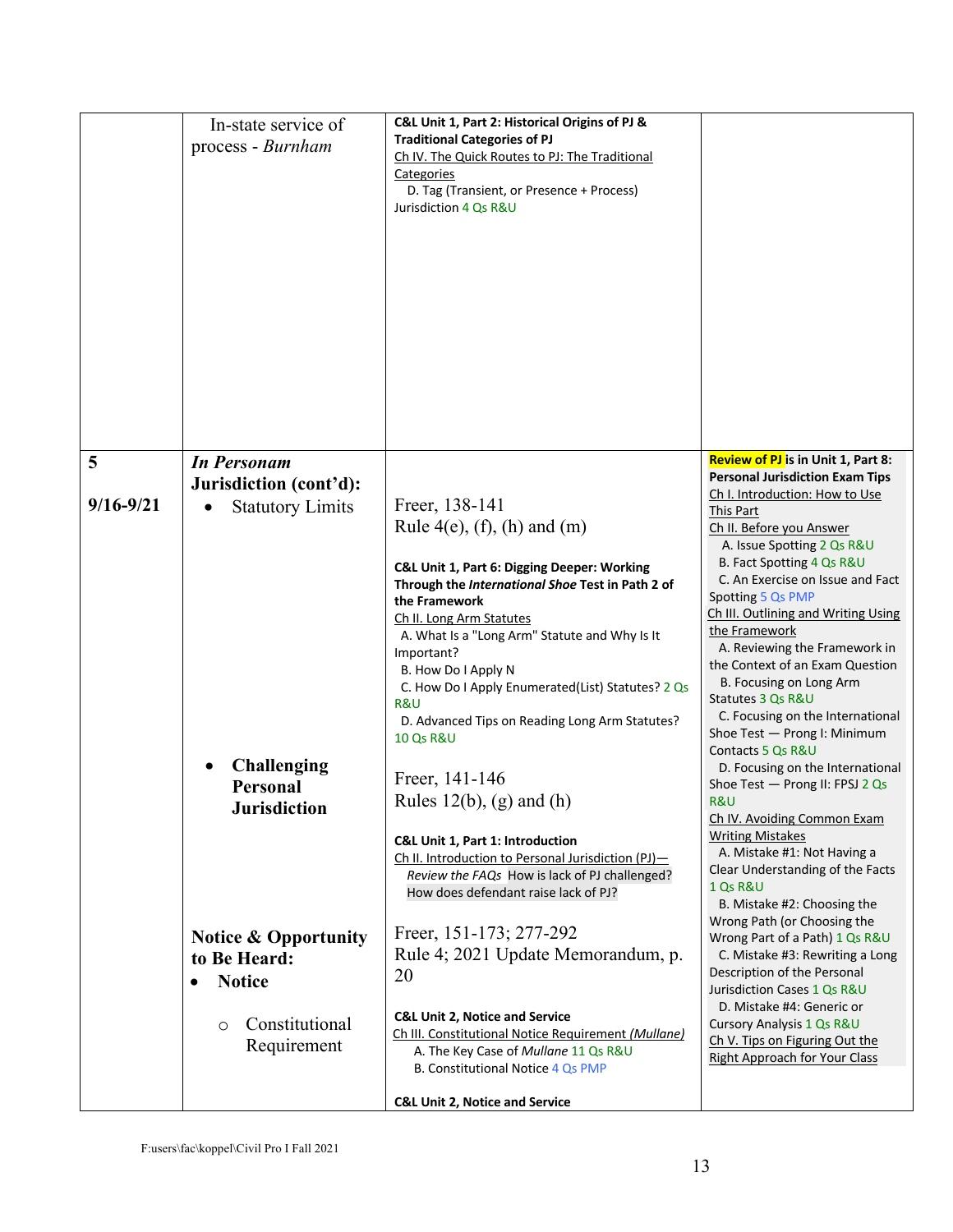|               | Statutory<br>O                           | Ch II. Service in Federal Courts - FRCP Rule 4                                            |                                                       |
|---------------|------------------------------------------|-------------------------------------------------------------------------------------------|-------------------------------------------------------|
|               | Requirements                             | A. Overview 3 Qs R&U                                                                      |                                                       |
|               |                                          | B. Service Basics 9 Qs R&U                                                                |                                                       |
|               |                                          | C. Service on Individuals 10 Qs R&U<br>D. Service on Corporations and Other Business      |                                                       |
|               |                                          | Entities 8 Qs R&U                                                                         |                                                       |
|               |                                          | E. "Waiver" of (Actual) Service 9 Qs R&U                                                  |                                                       |
|               | <b>Opportunity to be</b><br><b>Heard</b> |                                                                                           |                                                       |
| 6             | <b>Subject Matter</b>                    |                                                                                           |                                                       |
|               | Jurisdiction:                            |                                                                                           |                                                       |
| $9/23 - 9/28$ | • Diversity                              | Freer, 175-213; 2021 Update                                                               |                                                       |
|               | Jurisdiction                             | Memorandum, p. 21                                                                         |                                                       |
|               |                                          | US Const. Art. III                                                                        |                                                       |
|               |                                          |                                                                                           |                                                       |
|               |                                          | 28 U.S.C. §1332                                                                           |                                                       |
|               |                                          | C&L Unit 3, Part 1: Introduction                                                          |                                                       |
|               |                                          | Ch I. Background                                                                          |                                                       |
|               |                                          | A. Suggestions on How to Use the SMJ Unit-                                                | <b>Review of Diversity (&amp; Alienage)</b>           |
|               |                                          | Navigating as a Student                                                                   | <b>SMJ</b>                                            |
|               |                                          | B. FAQ's about SMJ: The "Not So Easy" Questions                                           | is in C&L Unit 3, Part 4.<br>Ch V. 1332 SMJ Synthesis |
|               |                                          | You Need Answers to, But Might Be Hesitant to Ask                                         | A. Recap Questions 7 Qs Recap                         |
|               |                                          | in Class                                                                                  | B. Application Questions 15 Qs                        |
|               |                                          | Ch II. Key SMJ Concepts You Have to Know<br>A. Key Concepts Defined 5 Qs R&U              | Synthesis                                             |
|               |                                          | B. Review of Key Concepts 6 Qs PMP                                                        |                                                       |
|               |                                          |                                                                                           |                                                       |
|               |                                          | C&L Unit 3, Part 4: Diversity (& Alienage) SMJ                                            |                                                       |
|               |                                          | Ch. I. Big Picture Introduction; Diversity (& Alienage)                                   |                                                       |
|               |                                          | <b>SMJ</b><br>A. Diversity SMJ Basics                                                     |                                                       |
|               |                                          | B. Key Constitutional & Statutory Rules 12 Qs                                             |                                                       |
|               |                                          | R&U + 5 Qs PMP                                                                            |                                                       |
|               |                                          | C. What is an Exception to Diversity SMJ? 2 Qs                                            |                                                       |
|               |                                          | R&U                                                                                       |                                                       |
|               |                                          | D. What is Alienage SMJ? 2 Qs R&U<br>Ch II. Diversity Jurisdiction: "Citizenship" for SMJ |                                                       |
|               |                                          | A. When do we Decide Citizenship? 1 Os R&U                                                |                                                       |
|               |                                          | B. Citizenship of Individuals 10 Qs R&U                                                   |                                                       |
|               |                                          | C. Corporations, Unincorporated Entities & Legal                                          |                                                       |
|               |                                          | Representatives 19 Qs R&U                                                                 |                                                       |
|               |                                          | D. Diversity Jurisdiction: Review of "Citizenship"<br>for SMJ 7 Qs                        |                                                       |
|               |                                          | Recap + 10 Qs Synthesis                                                                   |                                                       |
|               |                                          | Ch III. Alienage Jurisdiction & US Citizens Domiciled                                     |                                                       |
|               |                                          | <u>Abroad</u>                                                                             |                                                       |
|               |                                          | A. Basic Alienage Jurisdiction-1332(a)(2) 7 Qs                                            |                                                       |
|               |                                          | $R&U + 6Qs$ PMP                                                                           |                                                       |
|               |                                          | B. Alienage Jurisdiction under 1332(a)(3) 4 Qs<br>R&U                                     |                                                       |
|               |                                          | Ch IV. Amount in Controversy (AIC)                                                        |                                                       |
|               |                                          | A. Understanding the Basic Rule 5 Qs R&U                                                  |                                                       |
|               |                                          | B. Does 1332 Only Exist if Plaintiff Seeks                                                |                                                       |
|               |                                          | Monetary Compensation? 1 Qs R&U                                                           |                                                       |
|               |                                          | C. What if Plaintiff Recovers Less Than the AIC? 3                                        |                                                       |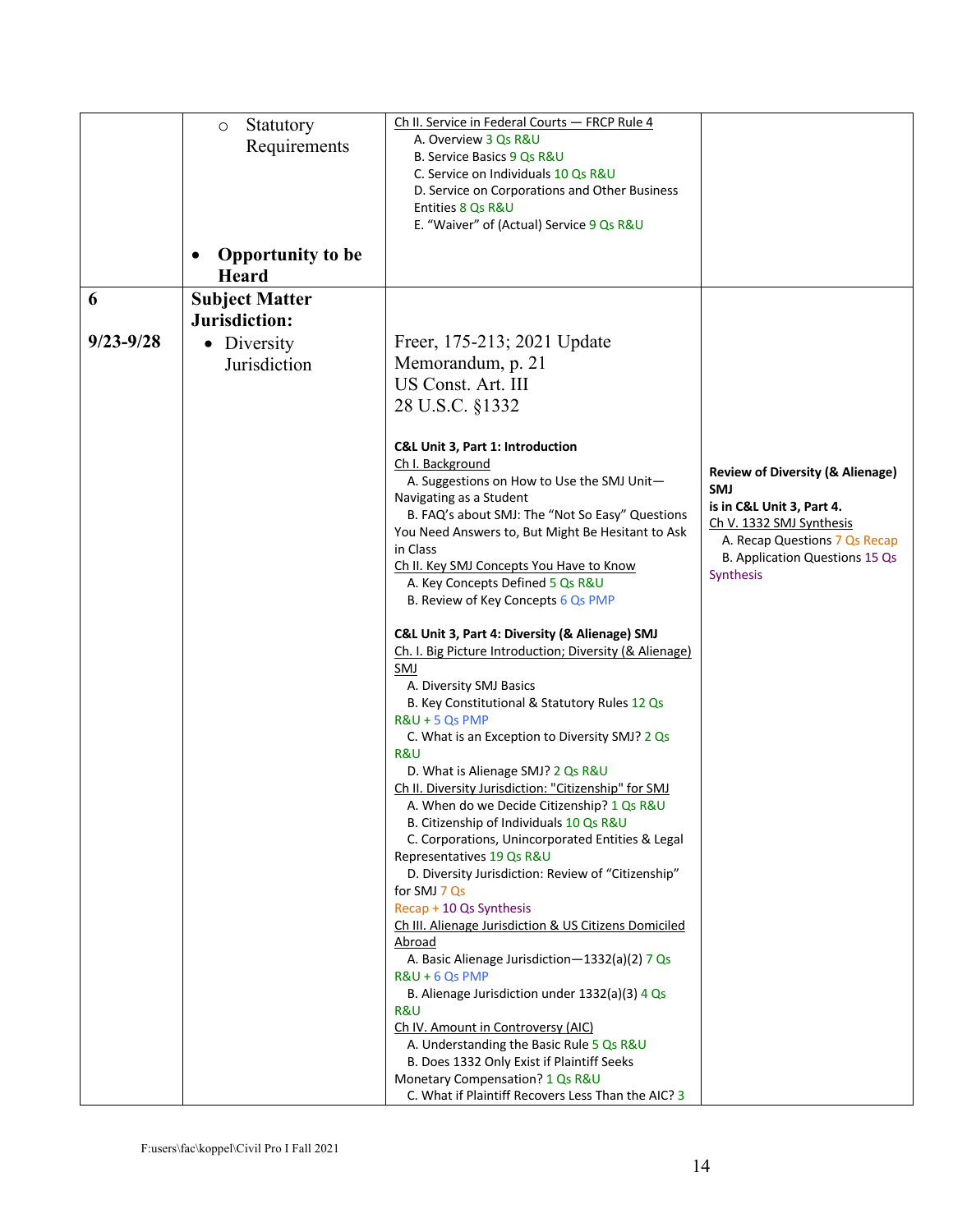|                |                                           | Qs R&U<br>D. When Can Separate Claims Be Aggregated<br>(Added Together) to Meet the AIC? 6 Qs R&U<br>E. "Tricky" AIC Rules 4 Qs R&U<br>F. Review of Amount in Controversy (AIC) 2 Qs<br>Recap + 4 Qs PMP                                                                                                                                                                                                                                                                                                                                                                                                                                                             |                                                                                                                                                                                                                |
|----------------|-------------------------------------------|----------------------------------------------------------------------------------------------------------------------------------------------------------------------------------------------------------------------------------------------------------------------------------------------------------------------------------------------------------------------------------------------------------------------------------------------------------------------------------------------------------------------------------------------------------------------------------------------------------------------------------------------------------------------|----------------------------------------------------------------------------------------------------------------------------------------------------------------------------------------------------------------|
| $\overline{7}$ | <b>Subject Matter</b>                     |                                                                                                                                                                                                                                                                                                                                                                                                                                                                                                                                                                                                                                                                      |                                                                                                                                                                                                                |
|                | Jurisdiction (cont'd):                    |                                                                                                                                                                                                                                                                                                                                                                                                                                                                                                                                                                                                                                                                      |                                                                                                                                                                                                                |
| $9/30 - 10/5$  | • Federal Question                        | Freer, 213-232;                                                                                                                                                                                                                                                                                                                                                                                                                                                                                                                                                                                                                                                      |                                                                                                                                                                                                                |
|                | Jurisdiction                              | U.S. Const. Art III;                                                                                                                                                                                                                                                                                                                                                                                                                                                                                                                                                                                                                                                 |                                                                                                                                                                                                                |
|                |                                           | 28 U.S.C. §1331                                                                                                                                                                                                                                                                                                                                                                                                                                                                                                                                                                                                                                                      |                                                                                                                                                                                                                |
|                |                                           | C&L Unit 3, Part 3: 1331 Federal Question SMJ<br>Ch I. Big Picture<br>A. Introduction to 1331 Federal Question SMJ<br>B. FAQ on 1331 Federal Question SMJ 9 Qs R&U<br>Ch II. 1331 Federal Question SMJ: The Well-Pleaded<br>Complaint ("WPC") Rule<br>A. What is the WPC Rule and Why Is the Name<br>Misleading? $9Qs$ R&U + 5 Qs PMP<br>B. Harder Application of the WPC Rule:<br>Counterclaim 2 Qs R&U<br>C. Harder Applications of the WPC Rule:<br>Declaratory Judgment Cases 10 Qs R&U<br>D. Review of the WPC Rule 4 Qs PMP<br>Ch III. 1331 Federal Question SMJ: The "Centrality"<br>of Federal Law Rule?<br>A. What Is the "Centrality" of Federal Law Rule? | <b>Review of 1331 Federal Question</b><br><b>SMJ</b><br>is in C&L Unit 3, Part 3.<br>Ch IV. 1331 Federal Question<br>Synthesis<br>A. Recap Questions 8 Qs Recap<br>B. Application Questions 12 Qs<br>Synthesis |
|                |                                           | B. The Creation Test-Easy 1331 Fed Q SMJ 5 Qs<br>R&U C. The Grable Test-Tricky 1331 Fed Q SMJ 12<br>Qs R&U D. Applying the Grable Test 4 Qs PMP                                                                                                                                                                                                                                                                                                                                                                                                                                                                                                                      |                                                                                                                                                                                                                |
|                | Supplemental<br>$\bullet$<br>Jurisdiction | Freer, 233<br>28 U.S.C. § 1367                                                                                                                                                                                                                                                                                                                                                                                                                                                                                                                                                                                                                                       |                                                                                                                                                                                                                |
|                |                                           | C&L Unit 3, Part 6: Supplemental SMJ<br>Ch I. Big Picture Introduction to Supplemental SMJ<br>A. What is Supplemental SMJ?                                                                                                                                                                                                                                                                                                                                                                                                                                                                                                                                           |                                                                                                                                                                                                                |
|                | Removal<br>$\bullet$                      | Freer, 233-240; 2021 Update<br>Memorandum, p. 21<br>28 U.S.C. § 1441; §§1446 - 1447<br>C&L Unit 3, Part 5: Removal & Remand<br>Ch I. Introduction-How to Use this Part and Big<br>Picture<br>A. Big Picture<br>B. FAQs about Removal (and Remand) 2 Qs R&U                                                                                                                                                                                                                                                                                                                                                                                                           | <b>Review of Removal &amp; Remand</b><br><b>SMJ</b><br>is in C&L Unit 3, Part 5.<br>Ch V. Removal and Remand<br>Synthesis<br>A. Recap Questions 5 Qs Recap<br>B. Application Questions 10 Qs<br>Synthesis      |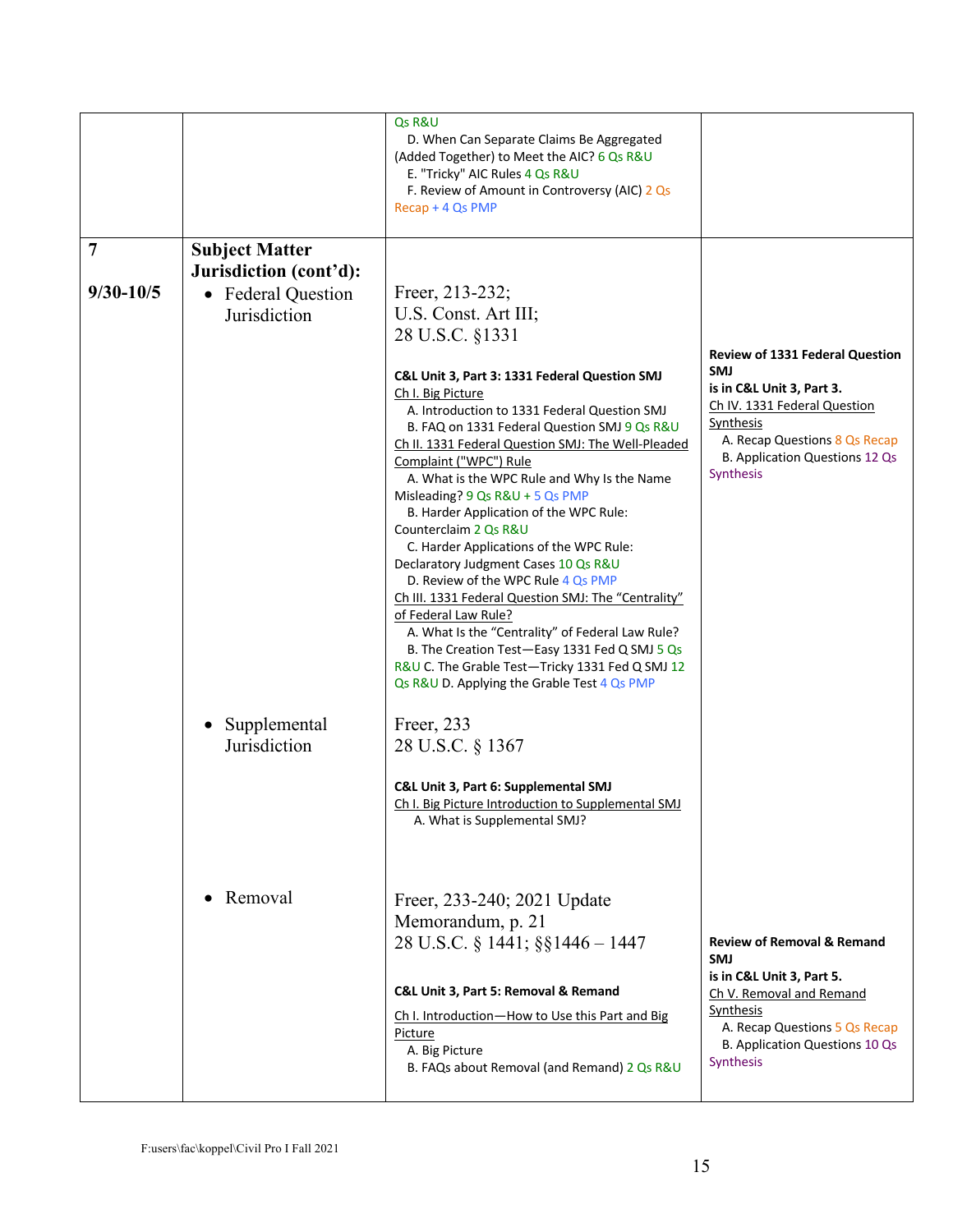|                    | Challenging<br>$\bullet$<br>Federal Subject<br>Matter<br>Jurisdiction | Ch II. The Fundamental Removal Test (28 USC 1441)<br>A. What Do the Different Parts of 1441 Address?<br>1 Qs R&U<br>B. 1441(a) The Basic Removal Provision 16 Qs<br>R&U<br>C. 1441(b) Limits on Removal in Solely 1332 Cases<br>(In-State Defendant Bar) 11 Qs R&U<br>D. What Can Plaintiffs Do to Prevent Removal 12<br>Qs R&U<br>E. 1441(c) Removal in 1331 Fed Q Cases 6 Qs R&U<br>F. Can the Plaintiff Remove If the State Court Has<br>No SMJ-1441(f) 4 Qs R&U<br>G. Removal Review 10 Qs Recap + 12 Qs PMP<br>Ch III. Removal Procedure (28 USC 1446)<br>A. The Process for Removal: $1446(a)$ and (d) $4Qs$<br>B. The Timing of Removal: 1446(b) 5 Qs R&U<br>C. Can a Defendant Ever Remove a Case Where<br>the Initial Complaint Was Not Removable? 7 Qs<br>R&U<br>D. Removal Procedure Review 6 Qs Recap + 6 Qs<br><b>PMP</b><br>Ch IV. Remand (28 USC 1447)<br>A. The Grounds and Process for Remand 9 Os<br>R&U<br>B. Remand Review 7 Qs Recap + 4 Qs PMP<br>Freer, 240-242<br>Rule $12(h)(3)$ | Review of all of SMJ is in C&L<br>Unit 3, Part 7: Exam Tips and<br><b>Final Synthesis</b><br>Ch I. How to Use This Part<br>Ch II. A Guide to Tackling SMJ<br><b>Essay Questions</b><br>A. When Is SMJ an Issue? 1 Qs<br><b>R&amp;U</b><br>B. Preparing to Address SMJ-<br>Focusing on Fundamental Facts 3<br>Qs R&U<br>C. How to Organize a Strong<br>Essay Answer 3 Qs R&U<br>D. Spotting Hidden SMJ Issues:<br>Removal and Remand 3 Qs R&U<br>Ch III. Practice Makes Perfect-<br><b>SMJ Essay Questions</b><br>A. Going Mobile Fact Pattern 8<br>Qs PMP<br>B. Chris v. Frozen Treats Fact<br>Pattern 7 Qs PMP<br>Ch IV. SMJ Final Review 21 Qs<br>Synthesis |
|--------------------|-----------------------------------------------------------------------|-----------------------------------------------------------------------------------------------------------------------------------------------------------------------------------------------------------------------------------------------------------------------------------------------------------------------------------------------------------------------------------------------------------------------------------------------------------------------------------------------------------------------------------------------------------------------------------------------------------------------------------------------------------------------------------------------------------------------------------------------------------------------------------------------------------------------------------------------------------------------------------------------------------------------------------------------------------------------------------------------------------|---------------------------------------------------------------------------------------------------------------------------------------------------------------------------------------------------------------------------------------------------------------------------------------------------------------------------------------------------------------------------------------------------------------------------------------------------------------------------------------------------------------------------------------------------------------------------------------------------------------------------------------------------------------|
| 8<br>10/7<br>10/12 | <b>Mid-term Exam</b><br>Venue:<br>Venue in Federal<br>Court           | Freer, 243-254<br>28 U.S.C. §§ 1390 and 1391.<br>C&L Unit 4, Part 1: Big Picture Introduction to<br><b>Venue</b><br>Ch I. What is Venue? 1 Qs R&U<br>Ch II. Testing Your Understanding of Venue Basics 4<br>Qs R&U<br>C&L Unit 4, Part 2: Venue in the Federal Courts<br>Ch I. The Federal Venue Statute: 28 USC 1391<br>A. Overview of the Entire Venue Statute 3 Qs R&U<br>B. What are the Key Venue Options in 1391(b)? 3<br>Qs R&U<br>Ch II. Where is there Venue under<br>1391(b)(2)(Location of Events)? 6 Qs R&U<br>Ch III. Where is there Venue under<br>1391(b)(1)(Focusing on Residency)?                                                                                                                                                                                                                                                                                                                                                                                                       | <b>Review of Venue</b><br>is in C&L Unit 4, Part 2.<br>Ch V. Venue Synthesis<br>A. Recap Questions 14 Qs<br>Recap<br>B. Application Questions 17 Qs<br>Synthesis                                                                                                                                                                                                                                                                                                                                                                                                                                                                                              |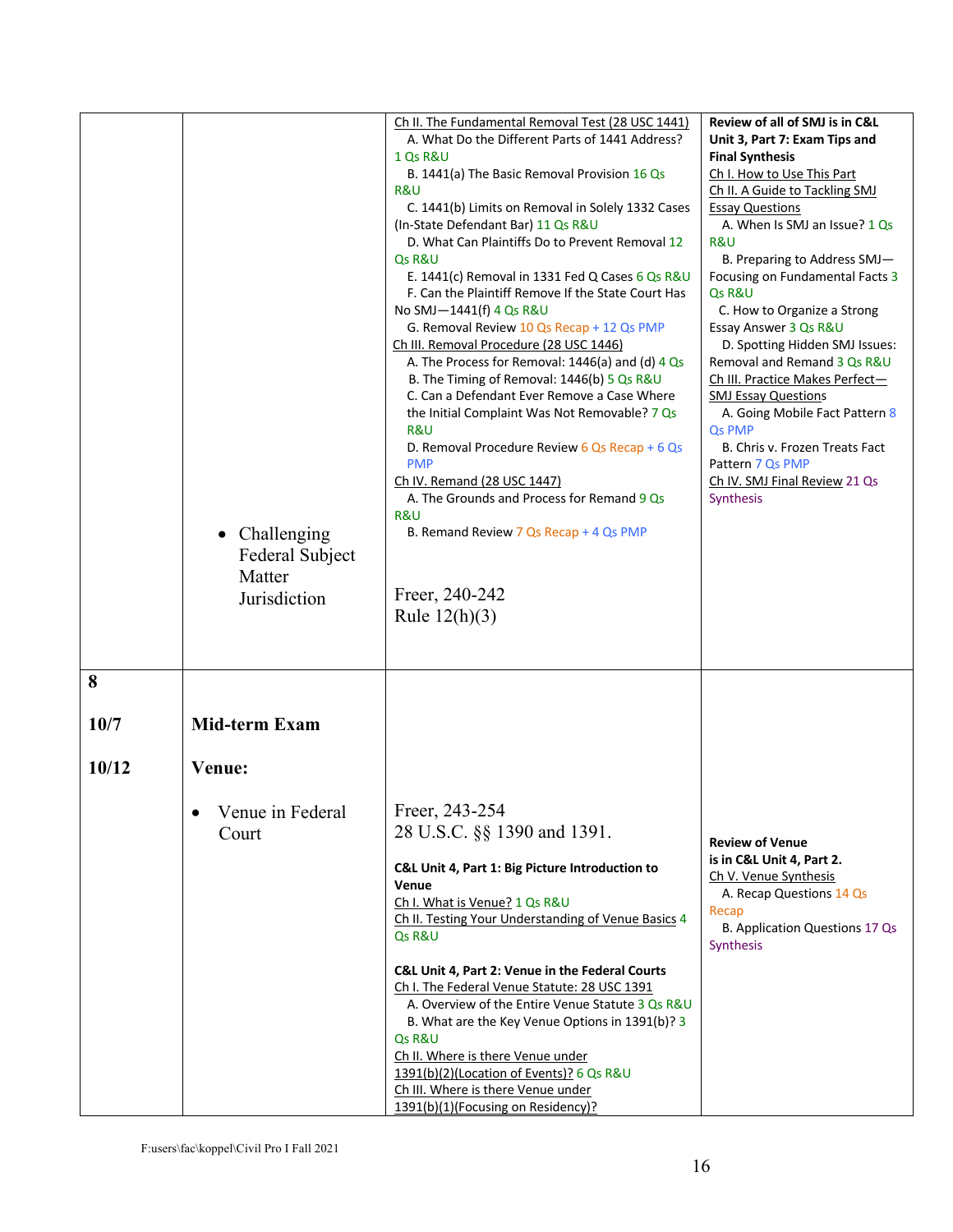|               |                                                         | A. The Basic Residency Provision 5 Qs R&U + 2 Qs<br><b>PMP</b><br>B. What Does "Reside" Mean for 1391(b)(1):<br>Individuals? 4 Qs R&U<br>C. What Does "Reside" Mean for 1391(b)(1):<br>Entities? 10 Qs R&U<br>D. What If a Defendant Does Not Reside in the<br>United States? 8 Qs R&U<br>E. Residency Compared 2 Qs R&U<br>Ch IV. When does 1391(b)(3) (the "Fall Back"<br>Provision) Apply? 5 Qs R&U                                             |                                                                                                                                                                                                                                                                                                                                                                                                                                                                                                                                                                                                                                                                                                                                       |
|---------------|---------------------------------------------------------|----------------------------------------------------------------------------------------------------------------------------------------------------------------------------------------------------------------------------------------------------------------------------------------------------------------------------------------------------------------------------------------------------------------------------------------------------|---------------------------------------------------------------------------------------------------------------------------------------------------------------------------------------------------------------------------------------------------------------------------------------------------------------------------------------------------------------------------------------------------------------------------------------------------------------------------------------------------------------------------------------------------------------------------------------------------------------------------------------------------------------------------------------------------------------------------------------|
|               | Change of Venue<br>$\bullet$                            | Freer, 254-261<br>28 U.S.C. §§ 1404 and 1406<br>C&L Unit 4, Part 3: Transfer of Venue<br>Ch I. Big Picture<br>A. What is Transfer of Venue? 2 Qs R&U B. FAQs<br>on Transfer of Venue 5 Qs R&U<br>Ch II. Transfer from a Proper Forum (28 USC 1404)<br>A. Basics of 1404 Transfer 6 Qs R&U<br>B. 1404 Transfer: What Will the Court Consider in<br>Deciding Transfer? 2 Qs R&U<br>Ch III. Transfer From an Improper Forum (28 USC<br>1406) 8 Qs R&U | Review of Transfer of Venue is in<br>C&L Unit 4, Part 3<br>Ch IV. Transfer Synthesis<br>A. Recap Questions 9 Qs Recap<br>B. Application Questions 7 Qs<br>Synthesis<br><b>Review of PJ in combination with</b><br><b>SMJ and Venue is in C&amp;L Unit 11,</b><br>Part 1: Picking a Court<br>Ch I. When and How to Use this<br>Unit<br>Ch II. Review of Jurisdiction<br><b>Fundamentals</b><br>A. Recap Questions 12 Qs<br>Recap<br>B. Compare and Contrast 9 Qs<br>Recap<br>Ch III. Exam Tips<br>A. Issue Spotting 3 Qs PMP<br>B. FAQS on How to Address<br>what Court to Choose<br>Ch IV. Synthesis Questions<br>A. General Questions 12 Qs<br><b>Synthesis</b><br>B. "Circus of the Stars Fact<br>Pattern" Questions 7 Qs Synthesis |
|               | Venue (cont'd)                                          |                                                                                                                                                                                                                                                                                                                                                                                                                                                    |                                                                                                                                                                                                                                                                                                                                                                                                                                                                                                                                                                                                                                                                                                                                       |
| 9<br>$10/14-$ | Forum non<br>$\bullet$<br>Conveniens: Piper<br>Aircraft | Freer, 261-275; 2021 Update<br>Memorandum, p. 22                                                                                                                                                                                                                                                                                                                                                                                                   |                                                                                                                                                                                                                                                                                                                                                                                                                                                                                                                                                                                                                                                                                                                                       |
| 10/19         | <b>Pleadings:</b><br>The Complaint<br>$\bullet$         | Freer, 305-348<br>Rules 7, 8, 9, 10, 12.                                                                                                                                                                                                                                                                                                                                                                                                           |                                                                                                                                                                                                                                                                                                                                                                                                                                                                                                                                                                                                                                                                                                                                       |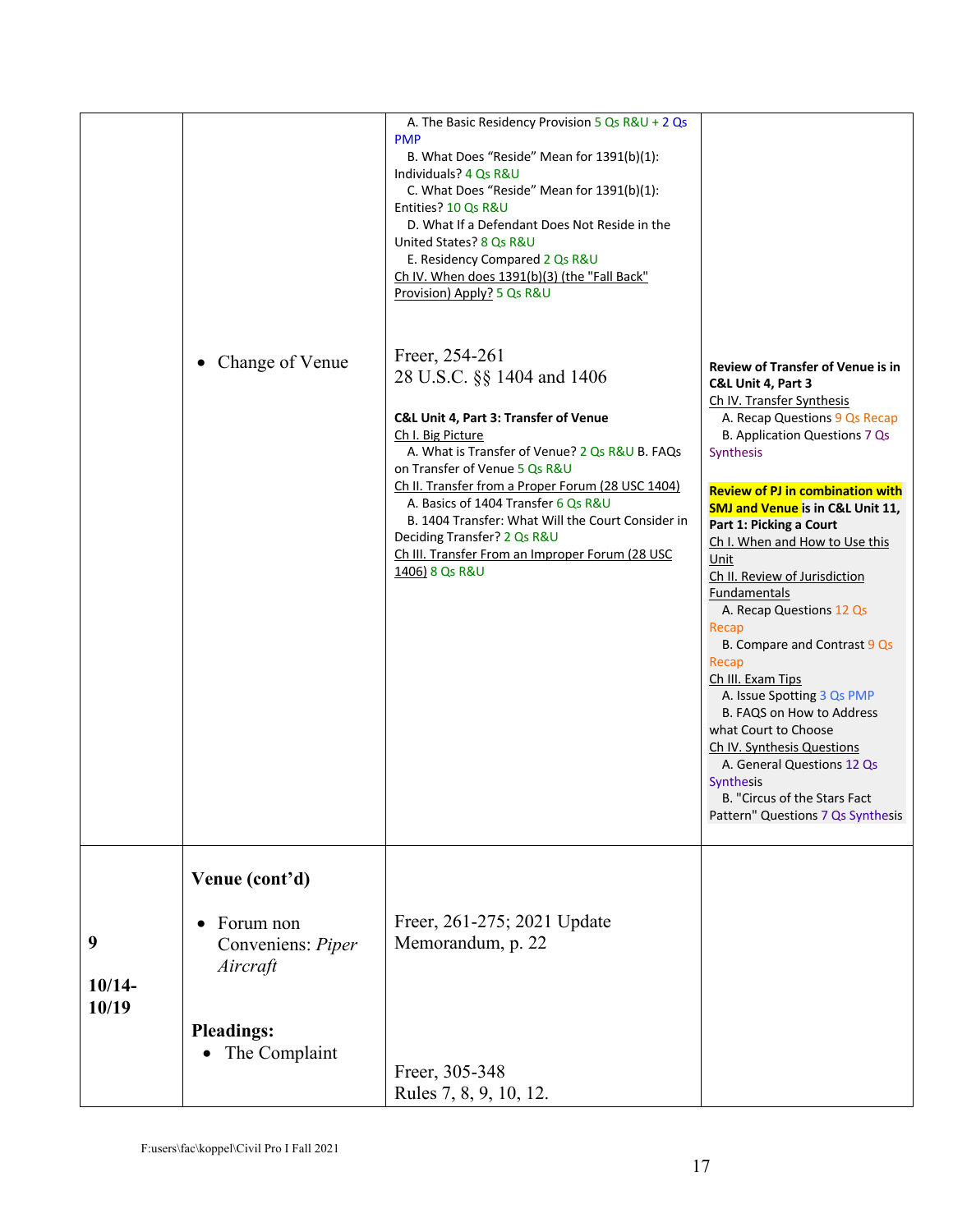|  | C&L Unit 5, Part 1: Overview of Litigation,<br>Pleadings and FAQs (Rules 3,7 and 10)<br>Ch I. What are the Stages of a Lawsuit?<br>Ch II. FAQs on Pleadings and How to Commence a<br>Lawsuit 2 Qs R&U<br>Ch III. Review of Pleading Basics-Rule 3, 7 and 10<br>A. Rule 3 Commencing a Lawsuit 3 Qs R&U<br>B. Rule 7(a): Pleadings 3 Qs R&U<br>C. Rule 7(b): Motions 2 Qs R&U                                                                                                                                                                                                                                                                                                                                                                                                                                                                                                                   |                                                                                                                                                                                                                                             |
|--|------------------------------------------------------------------------------------------------------------------------------------------------------------------------------------------------------------------------------------------------------------------------------------------------------------------------------------------------------------------------------------------------------------------------------------------------------------------------------------------------------------------------------------------------------------------------------------------------------------------------------------------------------------------------------------------------------------------------------------------------------------------------------------------------------------------------------------------------------------------------------------------------|---------------------------------------------------------------------------------------------------------------------------------------------------------------------------------------------------------------------------------------------|
|  | C&L Unit 5, Part 2: Pleadings-Plaintiff's Claims<br>(The Complaint)<br>Ch I. Plaintiff's Complaint (and other Pleadings that<br>Have Claims) - FAQs 2 Qs R&U<br>Ch II. Rule 8: What's the Required Content of a<br>Complaint<br>A. What Are the Three Things that Must be in a<br>Complaint - Rule 8(a)? 16 Qs R&U<br>B. Reviewing Rule 8 Basics 5 Qs PMP<br>Ch III. Rule 9: What's the Required Content of a<br>Complaint? How to Plead Some Special Matters<br>under Rule 9<br>A. Rule 9 Basics 11 Qs R&U<br>Ch IV. Rule 8(a)(2) and the Plausibility Test: What is<br>the Required Content of a Complaint?<br>A. Failure to "State a Claim" under Rule $8(a)(2)$ -<br>The Easy Cases<br>5 Qs R&U<br>B. Failure to "State a Claim" under Rule 8(a)(2)<br>- The Plausibility Test (aka, What If There Are<br>Not Enough Facts about an Element?)<br>1. Let's Start with a Few FAQs about Rule |                                                                                                                                                                                                                                             |
|  | 8(a)(2)'s Plausibility Test<br>Help with Reading Twombly is in C&L Unit 5, Part<br>2.<br>Ch VI. Supplement Reading the Two Key Cases $-$<br><i>Twombly</i> and <i>Iqbal</i><br>Reading and Briefing Twombly 12 Qs R&U<br>А.<br>C&L Unit 5, Part 2: Pleadings-Plaintiff's Claims<br>(The Complaint) (continued)<br>Ch IV. Rule 8(a)(2) and the Plausibility Test: What is<br>the Required Content of a Complaint? (continued)<br>B. Failure to "State a Claim" under Rule $8(a)(2)$ -<br>The Plausibility Test (aka, What If There Are Not<br>Enough Facts about an Element?)<br>2. Breaking Down the Steps of Rule 8(a)(2)'s<br><b>Plausibility Test 8 QsR&amp;U</b><br>3. Learning to Apply Rule 8(a)'s Plausibility<br>Test (With a Little Help From Us) 7 QsR&U<br>C. Reviewing Rule 8(a)(2) and Plausibility Test 11 Qs<br><b>PMP</b>                                                      | <b>Review of Pleadings and the</b><br><b>Complaint is in C&amp;L Unit 5, Part</b><br>2.<br>Ch V. Synthesis of Pleadings and<br>the Complaint<br>C. Application Questions-Rule<br>8(a)(2) and the Plausibility Test 9<br><b>Qs Synthesis</b> |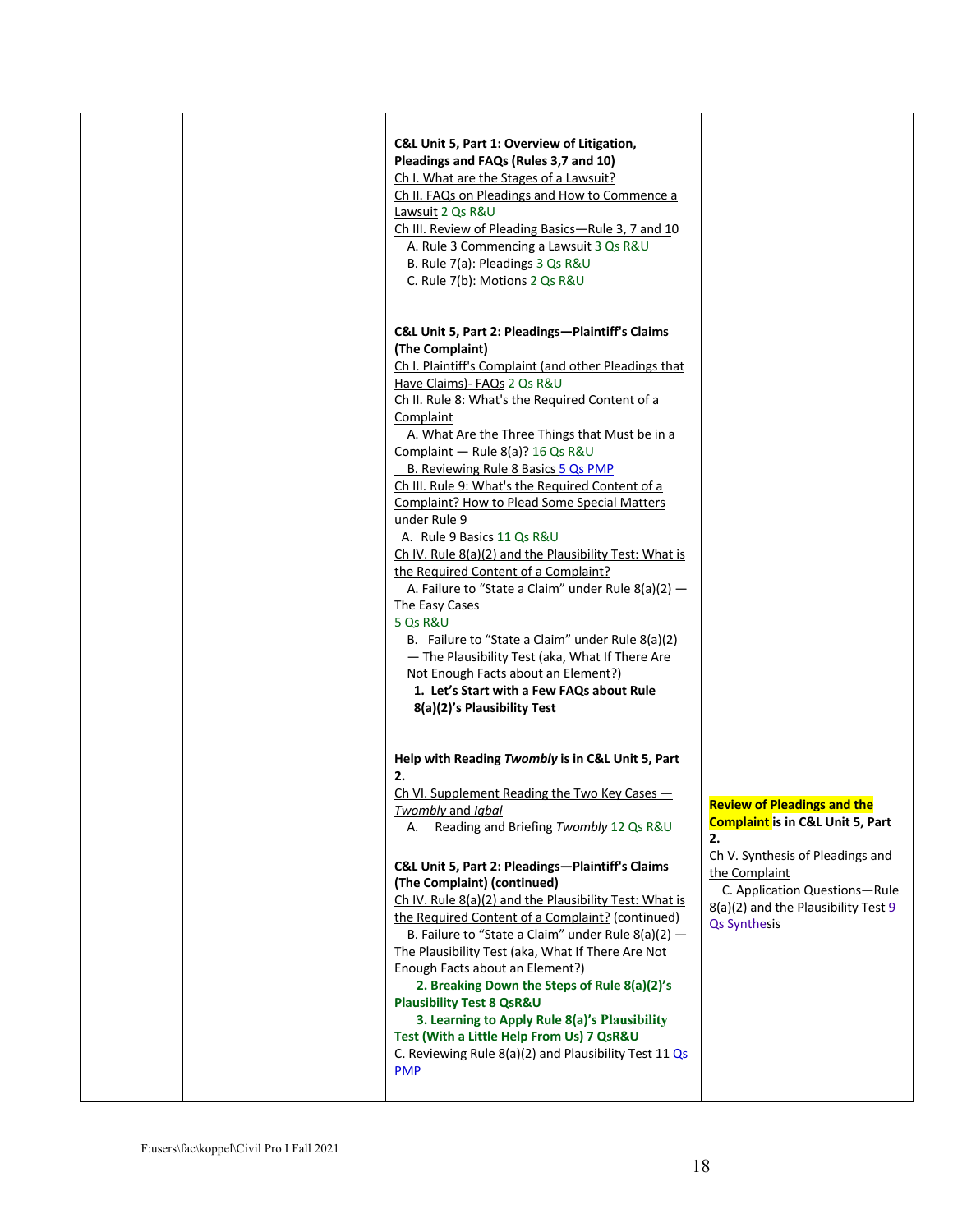| <b>10</b>          | Pleadings (cont'd):                       |                                                                                                                                                                                                                                                                                                                                                                                                                                                                                                                                                                                   |                                                                                                                                                                                                                                                                                |
|--------------------|-------------------------------------------|-----------------------------------------------------------------------------------------------------------------------------------------------------------------------------------------------------------------------------------------------------------------------------------------------------------------------------------------------------------------------------------------------------------------------------------------------------------------------------------------------------------------------------------------------------------------------------------|--------------------------------------------------------------------------------------------------------------------------------------------------------------------------------------------------------------------------------------------------------------------------------|
| $10/21 -$<br>10/26 | Voluntary and<br>Involuntary<br>Dismissal | Freer, 348-351<br>Rules $41(a)$ and (b)<br>C&L Unit 8, Part 1: Motions During the Early Stages<br>of Litigation<br>Ch II. Voluntary and Involuntary Dismissals: Rule 41<br>A. Comparing the Rule 41 Dismissals-FAQ 2 Qs<br>R&U<br>B. Voluntary Dismissals under Rule 41(a): The<br>Basics 18 Qs R&U<br>C. Voluntary Dismissals-The Two-Dismissal Rule<br>13 Qs R&U<br>E. A Quick Look at Involuntary Dismissal-Rule<br>$41(b)$ 7 Qs R&U + 2 Qs PMP                                                                                                                                | Review of these motions is in<br>C&L Unit 8, Part 1,<br>Ch II. Voluntary and Involuntary<br>Dismissals: Rule 41,<br>D. Review of Voluntary<br>Dismissals 7 Qs PMP                                                                                                              |
|                    | Defendant's Options<br>in Response:       |                                                                                                                                                                                                                                                                                                                                                                                                                                                                                                                                                                                   |                                                                                                                                                                                                                                                                                |
|                    | o Motions                                 | Freer, 351-354<br>Rules $12(a)$ , (b), (c), (e), (f), (g) and (h)<br>C&L Unit 5, Part 3: Pleadings-Responding to the<br><b>Complaint: Answers and Motions</b><br>Ch I. Responding to Claims- FAQs on Answers and<br>Motions<br>Ch III. Rule 12 Motions<br>A. Understanding Rule 12 Motions - FAQs<br>B. Rule 12(b) Motions to Dismiss 15 Qs R&U<br>C. Review of Rule 12(b) Motions to Dismiss 9 Qs<br><b>PMP</b><br>Ch IV. Waiver under Rule 12<br>A. Understanding Waiver under Rule 12 - FAQs<br>B. Waiver under Rules 12(g) and (h) 23 Qs R&U<br>C. Reviewing Waiver 11 Qs PMP |                                                                                                                                                                                                                                                                                |
|                    | $\circ$ The Answer                        | Freer, 355-363<br>C&L Unit 5, Part 3: Pleadings-Responding to the<br><b>Complaint: Answers and Motions</b><br>Ch II. Answers<br>A. Responding to Claims-FAQs 1 Qs R&U<br>B. What should you Include in your Answer (Or<br>Other Responsive Pleading)? (With a Sample<br>Answer) 5 Qs R&U<br>C. Answers: Responding to Allegations (Task One)<br><b>15 Qs R&amp;U</b><br>D. Answers: Pleading Affirmative Defenses (Task<br>Two) 5 Qs R&U                                                                                                                                          | <b>Review of Pleadings-</b><br><b>Responding to the Complaint:</b><br><b>Answers and Motions is in C&amp;L</b><br>Unit 5, Part 3<br>Ch V. Synthesis of Answers, Rule<br>12 Motions, and Waiver<br>A. Recap Questions 4 Qs Recap<br>B. Application Questions 19 Qs<br>Synthesis |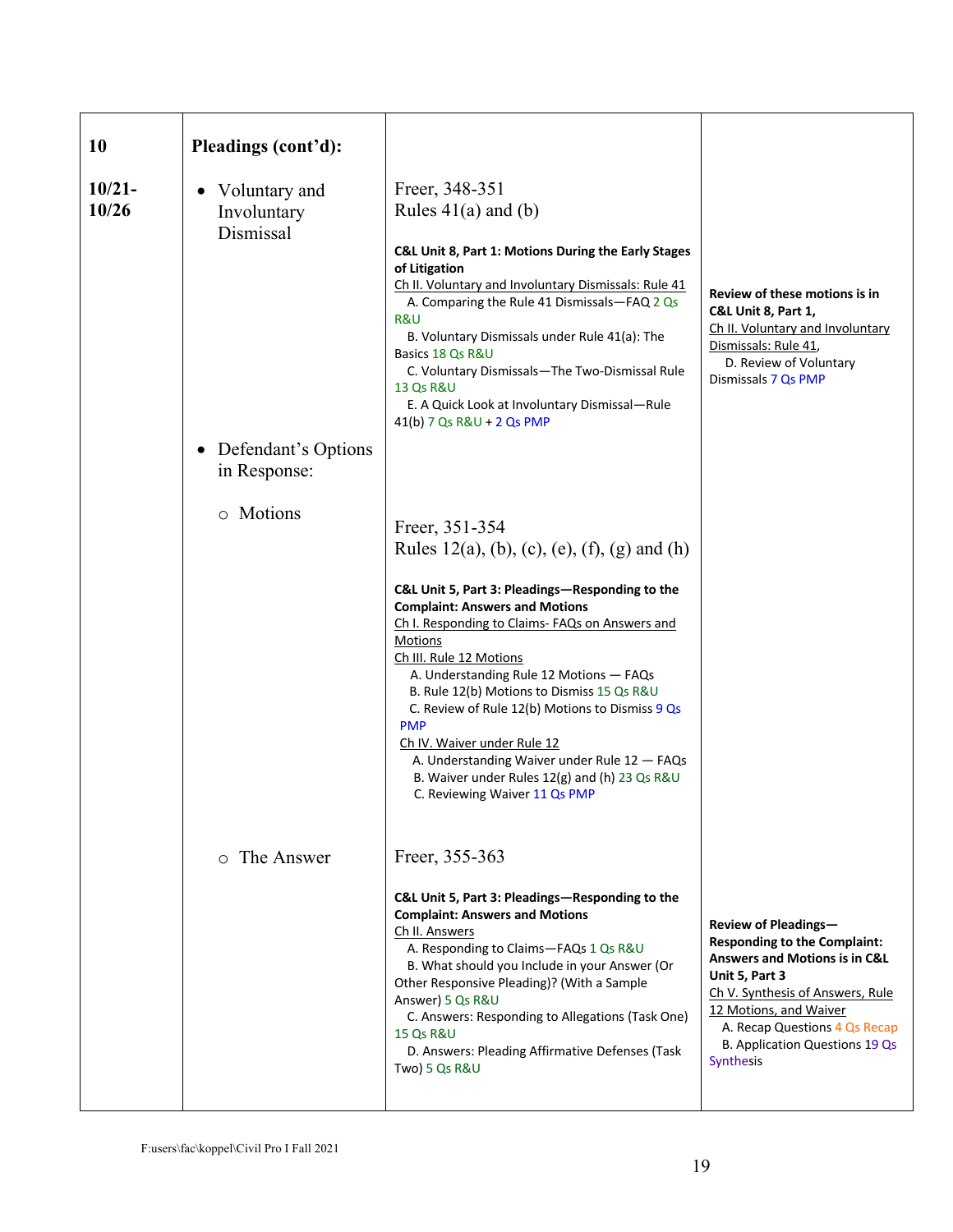|                | $\circ$ Failure to<br>Respond: Default<br>and Default<br>Judgments | C&L Unit 8, Part 1: Motions During the Early Stages<br>of Litigation<br>Ch I. Default: Rule 55<br>A. Understanding the Big Picture -FAQs 3 Qs R&U<br>B. The Process of Default 6 Qs R&U<br>C. Test Your Understanding of This Two-Step<br>Process 14 Qs R&U<br>D. Appearing and Defaulting-A Key Distinction 5<br>Qs R&U<br>E. What If It Is Too Late? 4QsR&U                                                                                                                                                                                                                                                                                                                                                                                                                                                                                 | <b>Review of Default and Default</b><br>Judgment is in C&L Unit 8, Part1<br>F. Review of Rule 55 Default 2 Os<br>Recap + 4 Qs PMP                                                               |
|----------------|--------------------------------------------------------------------|-----------------------------------------------------------------------------------------------------------------------------------------------------------------------------------------------------------------------------------------------------------------------------------------------------------------------------------------------------------------------------------------------------------------------------------------------------------------------------------------------------------------------------------------------------------------------------------------------------------------------------------------------------------------------------------------------------------------------------------------------------------------------------------------------------------------------------------------------|-------------------------------------------------------------------------------------------------------------------------------------------------------------------------------------------------|
| 11             | Pleadings (cont'd):                                                |                                                                                                                                                                                                                                                                                                                                                                                                                                                                                                                                                                                                                                                                                                                                                                                                                                               |                                                                                                                                                                                                 |
|                | Amended                                                            | Freer, 363-372                                                                                                                                                                                                                                                                                                                                                                                                                                                                                                                                                                                                                                                                                                                                                                                                                                |                                                                                                                                                                                                 |
| $10/28 - 11/2$ | Pleadings                                                          | Rules 11 and 15                                                                                                                                                                                                                                                                                                                                                                                                                                                                                                                                                                                                                                                                                                                                                                                                                               |                                                                                                                                                                                                 |
|                |                                                                    | C&L Unit 5, Part 4: Amending Pleadings Under Rule<br>15<br>Ch I. Introduction to Amendments-FAQs 1 Qs R&U<br>Ch. II. Amending Pleadings under Rule 15(a)<br>A. Rule 15(a)(1): The "Freebie" Amendment 12 Qs<br>R&U + 4 Qs PMP<br>B. When to Use Rule 15(a)(1) versus 15(a) (2): Do<br>You Need Permission? 3 Qs R&U + 4 Qs PMP<br>C. Rule 15(a)(2): The "Freely Give Leave/Foman"<br>Amendment 11 Qs R&U +5QsPMP<br>D. Review of Rule 15(a) Amendments 12 Qs PMP<br>Ch III. Relation Back under Rule 15(c)(1)<br>A. Introduction to Relation Back - Some FAQs<br>B. Understanding Rule 15(c)(1): What, When and<br>How to Use It 8 Qs R&U<br>C. Rule 15(c)(1)(B): Relation Back When an<br>Amendment Adds a Claim 5QsR&U +3QsPMP<br>D. Rule 15(c)(1)(C): Relation Back When an<br>Amendment Changes the "Named Party" 7 Qs R&U<br>$+5$ Qs PMP | <b>Review of Amending Pleadings</b><br>Under Rule 15 is in C&L Unit 5,<br>Part 4<br>Ch IV. Synthesis of Rule 15<br>A. Recap Questions 5 Qs Recap<br>B. Application Questions 15 Qs<br>Synthesis |
|                | Veracity in<br>Pleading                                            | Freer, 372-385<br>C&L Unit 5, Part 5: Rule 11 Certifications and<br><b>Sanctions</b><br>Ch I. Rule 11: Understanding the Big Picture 1 Qs<br>R&U<br>Ch II. Focusing on the Details of Rule 11(a) and (b)<br>A. Signature: Focusing on Rule 11(a) 3 Qs R&U<br>B. Triggering Rule 11: Rule 11(b) 11 Qs R&U<br>C. The Certification: What Are You Promising the<br>Court When You Present a Document? 20 Qs R&U<br>D. Reviewing Rule 11 4 Qs PMP<br>Ch III. Rule 11 Sanctions: Process and Types of<br>Sanctions                                                                                                                                                                                                                                                                                                                                 |                                                                                                                                                                                                 |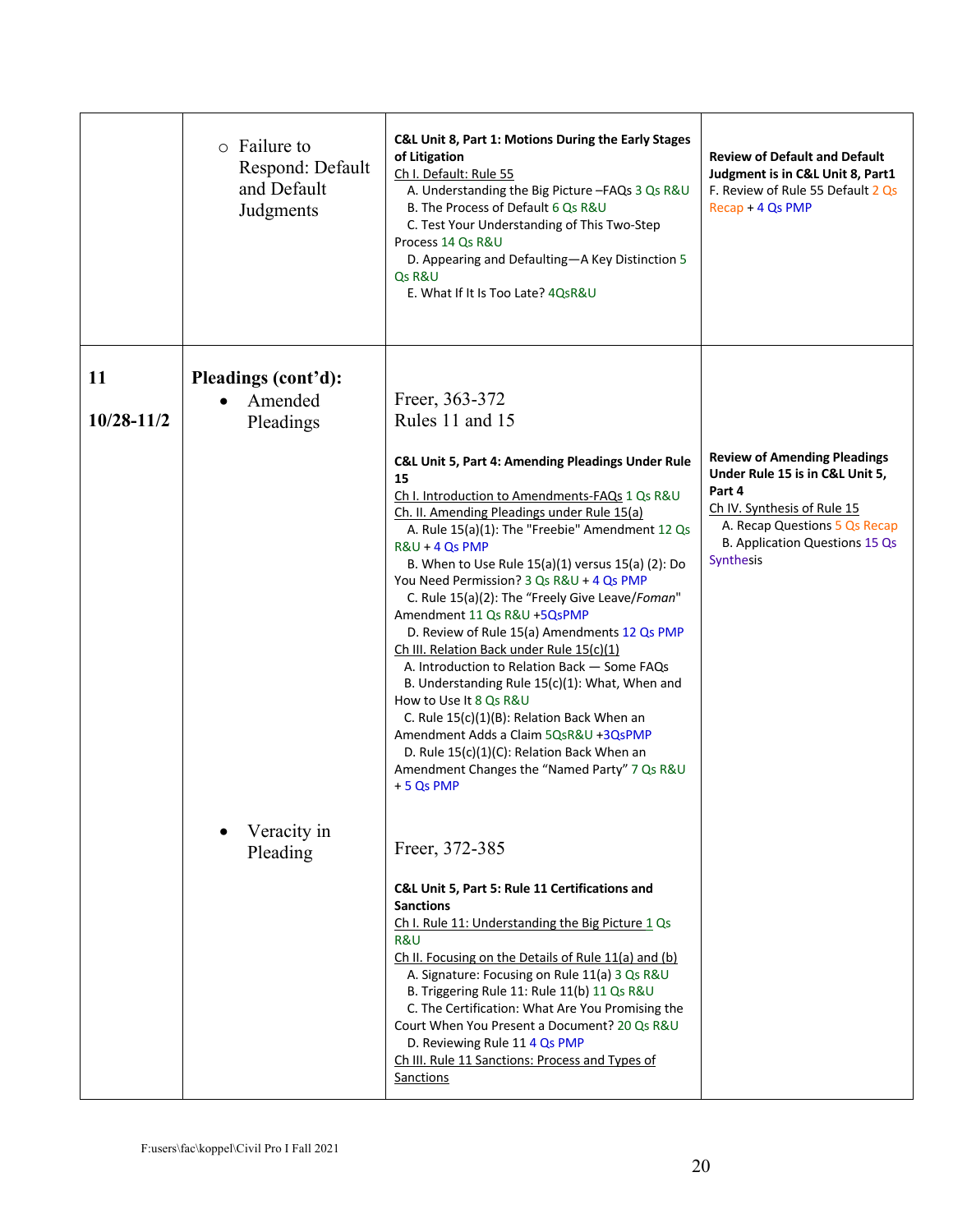|                         |                                                                                                            | A. Focusing on Rule 11(c) 2 Qs R&U<br>B. The Process for Imposing Sanctions 8 Qs R&U<br>C. Types of Sanction 6 Qs R&U<br>D. Review of Rule 11 Process and Sanctions 3 Qs<br><b>PMP</b>                                                                                                                                                                              |  |
|-------------------------|------------------------------------------------------------------------------------------------------------|---------------------------------------------------------------------------------------------------------------------------------------------------------------------------------------------------------------------------------------------------------------------------------------------------------------------------------------------------------------------|--|
|                         | <b>What Law Applies in</b><br><b>Federal Court?: "Erie"</b>                                                | Freer, 561-596<br>US Constitution, Art VI<br>US Constitution, 10 <sup>th</sup> Amendment<br>28 U.S.C. §§ 1652 and 2072<br><b>C&amp;L Unit 9. The Erie Doctrine</b><br>Ch I. How to Use this Unit                                                                                                                                                                    |  |
|                         |                                                                                                            | Ch II. Big Picture<br>A. What's Easy about the Erie Doctrine?<br>B. FAQs about the Erie Doctrine<br>Help reading the key cases is in C&L Unit 9: The<br>Erie Doctrine, Ch V. Supplement: Reading the Two<br>Key Cases: Eire R.R. v. Tompkins and Hanna v.<br>Plumer<br>A. Eire R.R. v. Tompkins 1 Qs R&U<br>B. Hanna v. Plumer                                      |  |
|                         |                                                                                                            | Ch III. A Step-by-Step Guide (with Flowchart) to the<br>Tough Issues of the Erie Doctrine<br>A. A Flowchart of How to Analyze Erie Issues<br>B. Step #1 Is There a Conflict?<br>C. Step #2 Select the Correct Test Based on the<br>Type of Federal<br>Law at Issue 1 Qs PMP<br>D. Step #3 What's the Test for a Federal Statute?<br>3 Qs Recap + 3 Qs<br><b>PMP</b> |  |
|                         |                                                                                                            | E. Step #3 What's the Test for a Federal Rule? 3<br>$Qs$ Recap + 2 $Qs$<br><b>PMP</b><br>F. Step #3 What's the Test for a Federal Practice?<br>$5 Qs Recap + 7$<br>Qs PMP                                                                                                                                                                                           |  |
| 12<br>11/4-11/9         | <b>What Law Applies in</b><br><b>Federal Court?: "Erie"</b><br>(cont'd)                                    | Freer, 596-632                                                                                                                                                                                                                                                                                                                                                      |  |
| 13<br>$11/11-$<br>11/16 | <b>What Law Applies in</b><br><b>Federal Court?: "Erie"</b><br>(cont'd)<br>Gasperini<br><b>Shady Grove</b> |                                                                                                                                                                                                                                                                                                                                                                     |  |